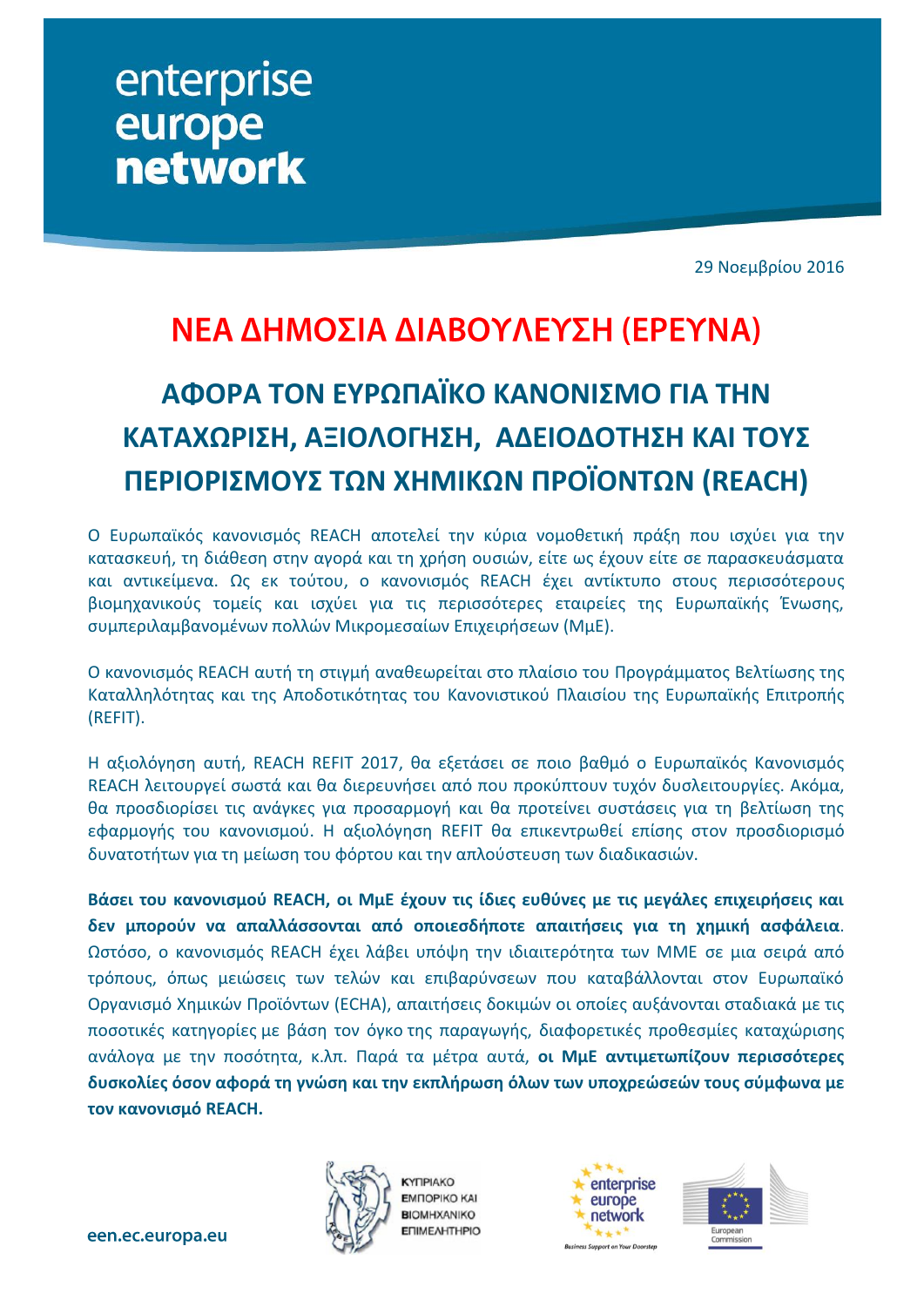**Συνεπώς, η συμβολή σας σε αυτή την έρευνα θα βοηθήσει την Ευρωπαϊκή Επιτροπή να συγκεντρώσει πληροφορίες και να αξιολογήσει τις επιπτώσεις του κανονισμού REACH στις ΜμΕ. Η ανατροφοδότηση αυτή θα χρησιμοποιηθεί για τη διαμόρφωση μιας ολοκληρωμένης πρότασης προς όφελος των ΜμΕ.**

Γι' αυτό παρακαλούμε όπως συμπληρωθεί το ερωτηματολόγιο που ακολουθεί και σταλεί στο φαξ. 22661044 ή στο email [stalo@ccci.org.cy](mailto:stalo@ccci.org.cy) **το αργότερο μέχρι τις 28 Δεκεμβρίου 2016**.

Σας πληροφορούμε ότι το ερωτηματολόγιο αποτελείται από ερωτήσεις πολλαπλής επιλογής (multiple choice) γι' αυτό δεν χρειάζεται πολύς χρόνος για τη συμπλήρωσή του.

Σας ευχαριστούμε εκ των προτέρων και αναμένουμε τη θετική σας ανταπόκριση.

Με εκτίμηση,

Στάλω Δημοσθένους Κούλεντρου Ανώτερη Λειτουργός, KEBE Τμήμα Εκπαίδευσης & Ευρωπαϊκών Προγραμμάτων Enterprise Europe Network



**KYTIPIAKO EMПOPIKO KAI BIOMHXANIKO ENIMEAHTHPIO** 





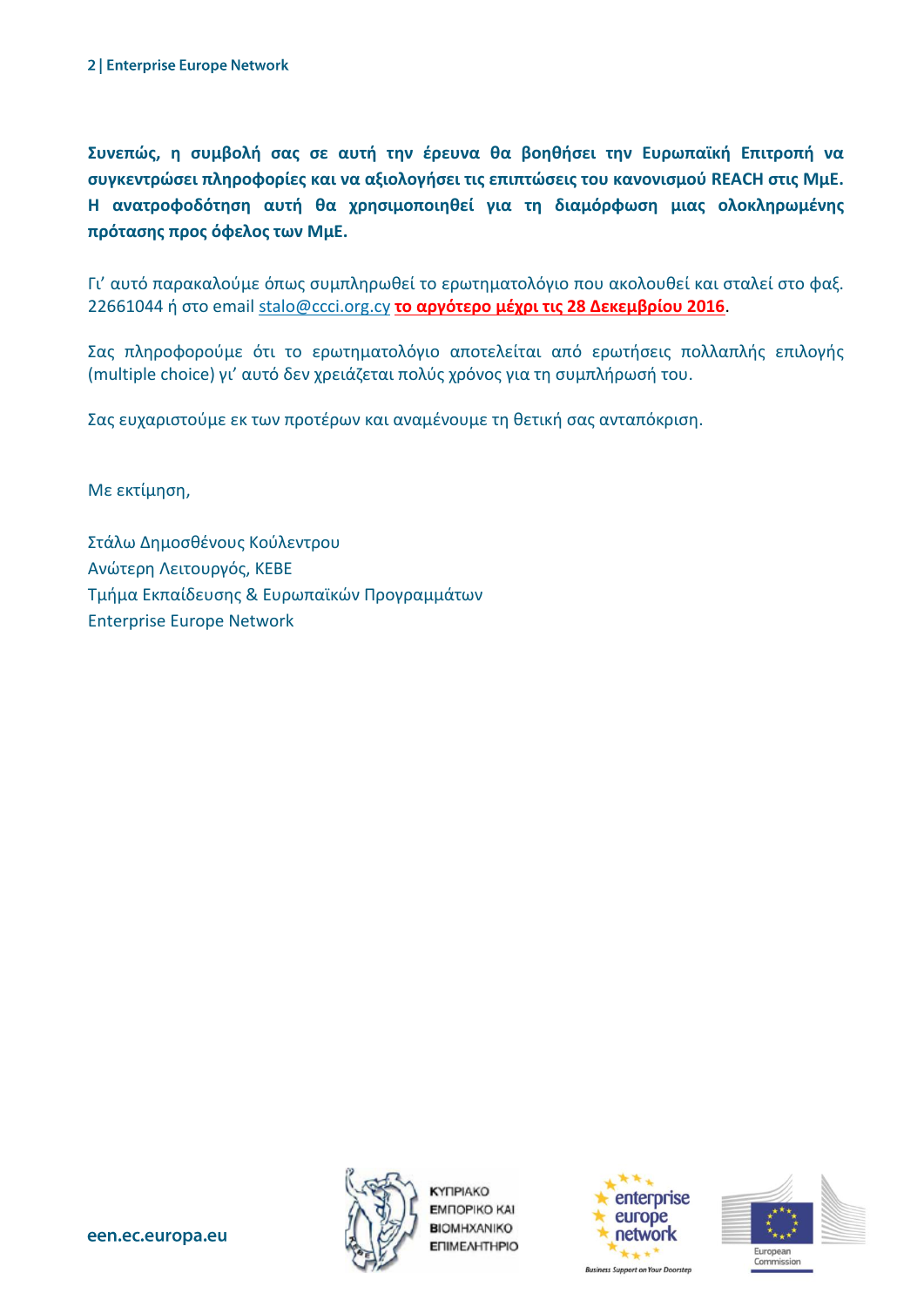## SME Panel – REACH REFIT evaluation

Fields marked with \* are mandatory.

### **Introduction**

## *The 2017 REACH REFIT evaluation (REACH review 2017)*

The European Regulation on Registration, Evaluation, Authorisation and Restriction of Chemicals (REACH) is currently reviewed, to monitor progress made in achieving its objectives.

This 2017 REACH REFIT evaluation will examine to which extent REACH is fit for purpose

The evaluation will look into what works well and what does not work well, and will investigate why. It will also identify needs for adjustment and propose recommendations to improve the implementation of REACH. The REFIT evaluation will also focus on identifying potential for burden reduction and simplification.<sup>[1]</sup>

This consultation is an opportunity for SMEs affected by REACH to voice their views and opinions on how best to address the topics of particular relevance for them.

Information collected through this consultation will be used in the process of setting the direction for future EU initiatives on REACH.

[1] The roadmap of the 2017 REACH REFIT evaluation provides further details about the objectives, scope and activities planned http://ec.europa.eu/smart-regulation/roadmaps/docs/2017\_env\_005\_reach\_refit\_en.pdf

## **A – Company profile**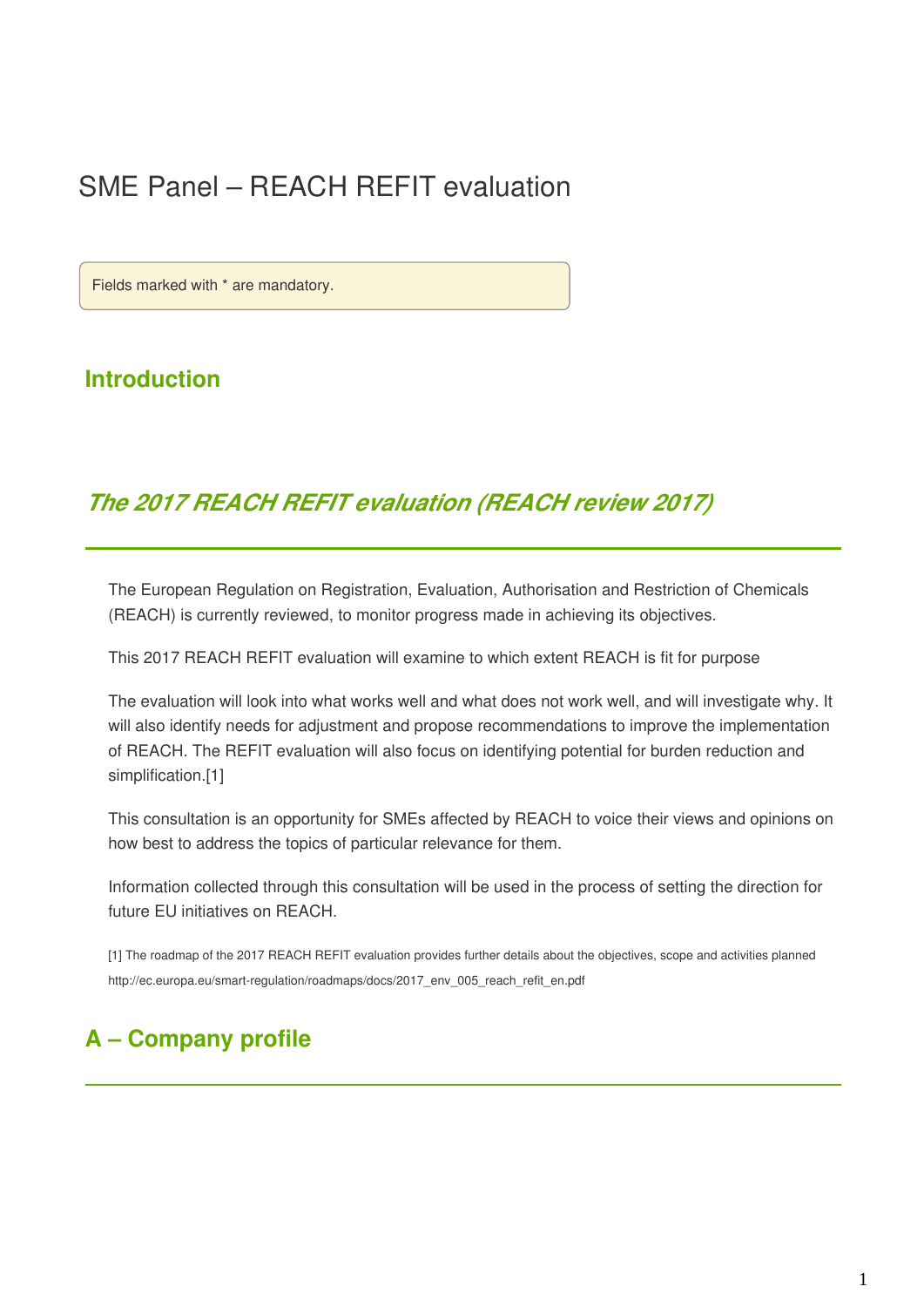**\* A1 – Size - Please indicate which of the following best describes the size of your company /your group of companies?**

- **O** microenterprise
- **S** small enterprise
- **O** medium-sized enterprise
- **large enterprise**

#### **\* A2 - Geographical location –**

**a) Please indicate in which country your company is based:** 

- $\circ$  BE
- $\circ$  BG
- $\circ$  CZ
- O DK
- DE
- EE
- $\circ$  ie
- © EL
- O ES
- O FR
- $\odot$  HR
- $\circ$  It
- $\circ$  CY
- **OLU**
- $\odot$  HU
- $\circ$  MT
- O NL
- $\circ$  AT
- O PL
- $\circ$  PT
- C RO
- $\circ$  SI
- $\circ$  SK
- $\circ$  FI
- © SE
- $\odot$  UK
- C Iceland
- **C** Liechtenstein
- Norway
- $\circ$  Other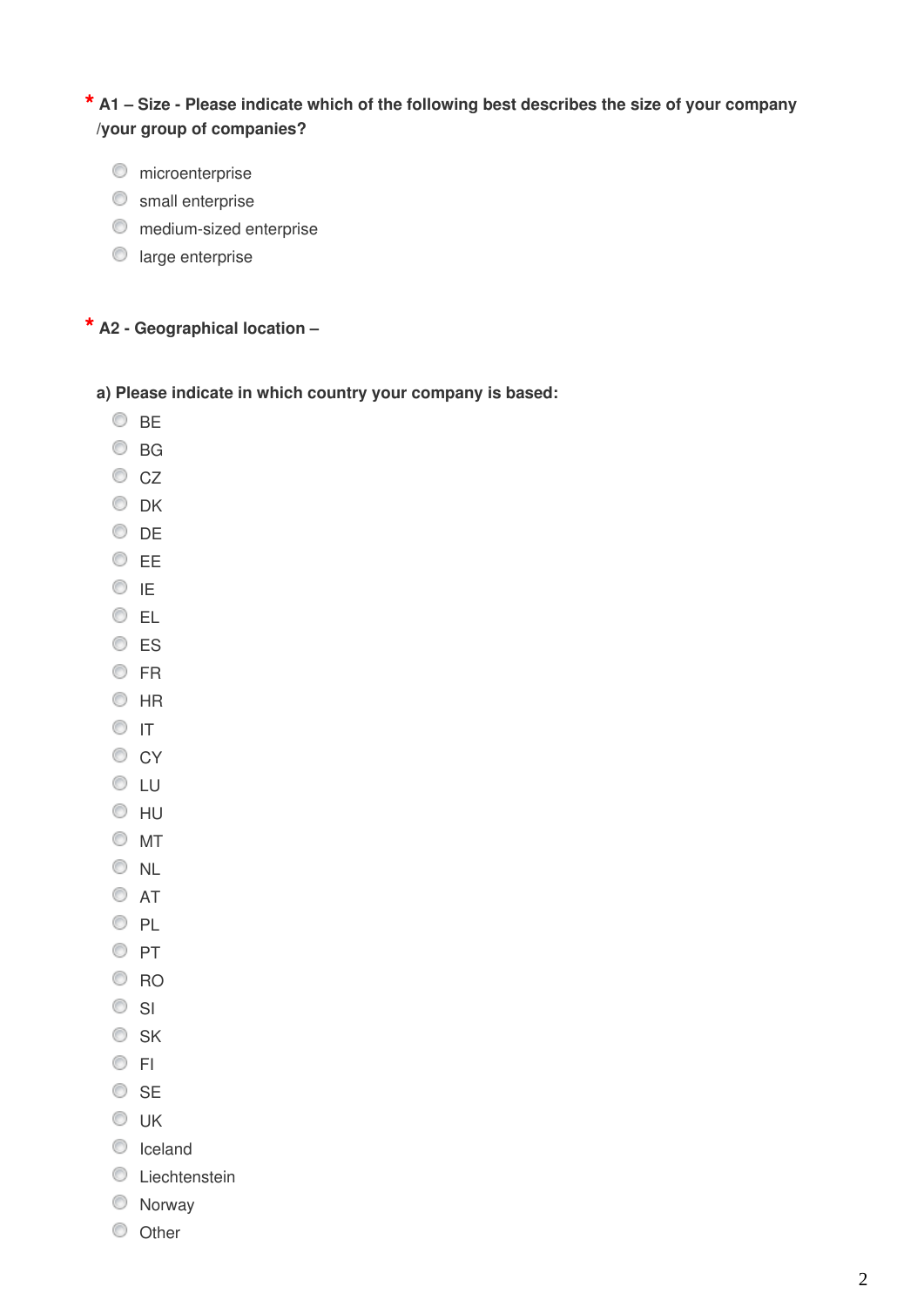**\*b) Please indicate in which country/ies your company regularly sell products and/or services:**

| <b>BE</b>     | <b>BG</b>     | CZ        |
|---------------|---------------|-----------|
| <b>DK</b>     | DE            | EE        |
| IE            | EL            | ES        |
| <b>FR</b>     | <b>HR</b>     | IT        |
| <b>CY</b>     | LU            | HU        |
| <b>MT</b>     | <b>NL</b>     | AT        |
| PL            | PT            | <b>RO</b> |
| SI            | <b>SK</b>     | FI        |
| <b>SE</b>     | UK            | Iceland   |
| Liechtenstein | $\Box$ Norway | Other     |

#### **\*A3 - Role under REACH**

- **Manufacturer of chemical substances[1]**
- Importer[2]
- Formulator<sup>[3]</sup>
- $\Box$  Distributor[4]
- Only representatives[5]
- Downstream user (industrial or professional user)[6]
- Supplier (producer/importer/ wholesaler/retailer) of articles[7]
- $\Box$  I don't know

[2] Manufacturer means any natural or legal person established within the EU who manufactures a substance within the EU

- [3] Importer means any natural or legal person established within the EU who is responsible for import
- [4] Formulators produce mixtures (e.g. paints, adhesives, detergents), which are usually supplied further downstream

[5] Distributor means any natural or legal person established within the EU, including a retailer, who only stores and places on the market a substance, on its own or in a mixture for third parties

[6] Non-EU suppliers may appoint an only representative for the purpose of acting as a registrant established in the EU

[7] Downstream user (industrial or professional user) means any natural or legal person established within the EU, other than the manufacturer or the importer, who uses a substance, either on its own or in a mixture, in the course of their industrial or professional activities. Industrial users are workers who use chemical products in an industrial site, large or small. Professional users are workers who use chemical products outside an industrial setting (e.g. workshop, client site, educational or healthcare establishment) such as construction, mobile cleaning companies or professional painters.

[8] Article means an object given a special shape, surface or design that determines its function to a greater extent than its chemical composition does (e.g. clothing, furniture, electronics and practically all objects of modern life

## **B – Information in the company about REACH**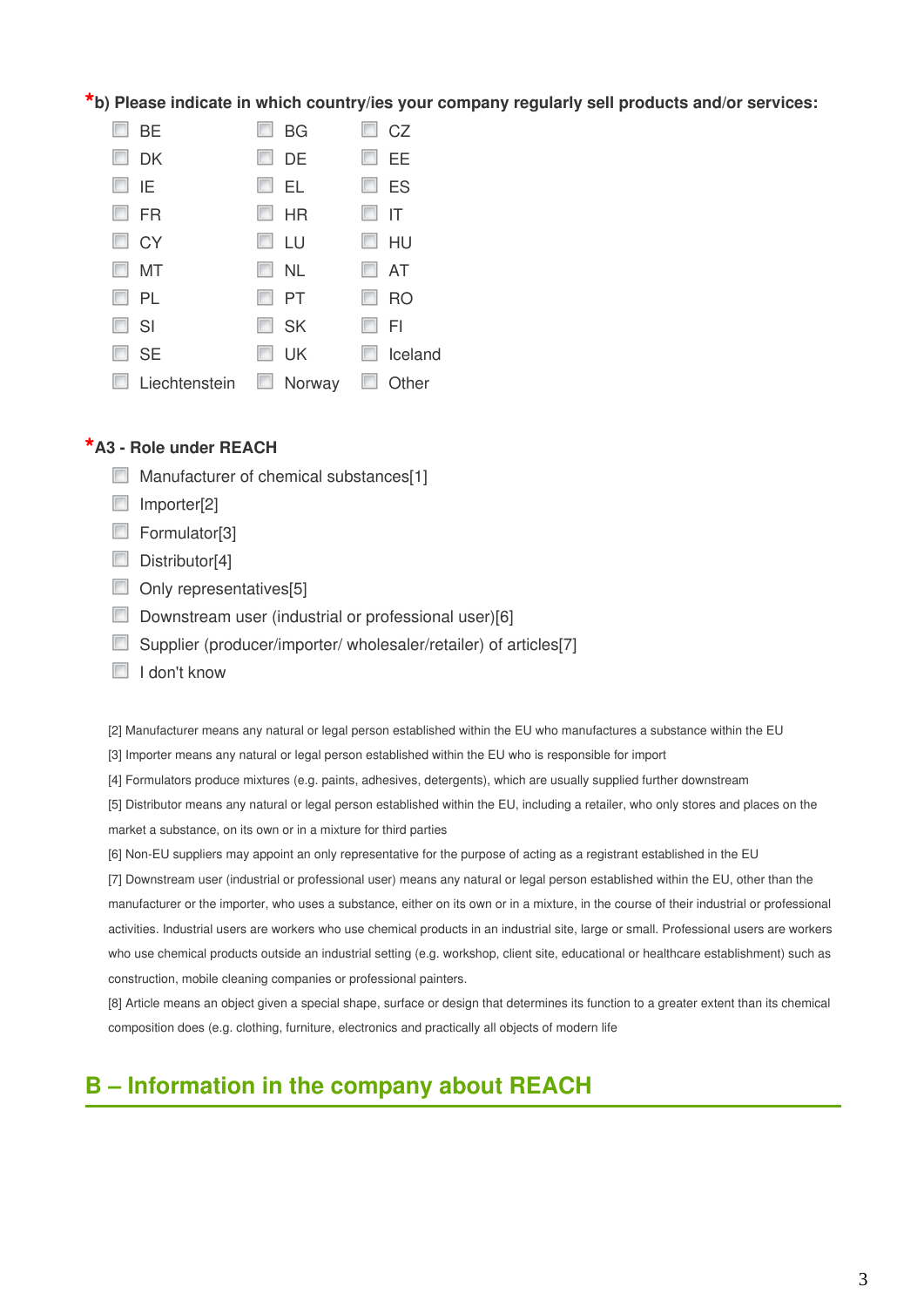**\*In which of the following sectors are you involved? Please tick all that apply.**

| <b>Basic chemicals</b>              | Speciality chemicals                     | Formulation of chemical<br>products    |
|-------------------------------------|------------------------------------------|----------------------------------------|
| Metals                              | Adhesives and glues                      | Fertilisers                            |
| Polymers                            | Cosmetics                                | Personal care products                 |
| Retail                              | Textiles                                 | Automotive                             |
| <b>Plastics</b>                     | Toys                                     | <b>Synthetic Rubber</b>                |
| Veterinary medicines                | Lubricants and oils                      | Dyes and Pigments                      |
| Crop protection                     | Paper and pulp                           | Consumer chemicals                     |
| Aerosols                            | <b>Fuels</b>                             | Electronics                            |
| Detergents and cleaning<br>products | Paints, inks and coatings                | Auxiliaries for industry               |
| Aerospace and Defence               | Other manufacturing                      | Agriculture                            |
| Construction                        | Motor vehicle repair                     | Professional painting or<br>decoration |
| <b>Cleaning services</b>            | Other professional users of<br>chemicals |                                        |

#### **\* B4 – Please indicate your level of satisfaction with availability of information about REACH and about how it affects your company**

- $\bullet$  Not satisfied
- **C** Rather not satisfied
- **Satisfied**
- Very satisfied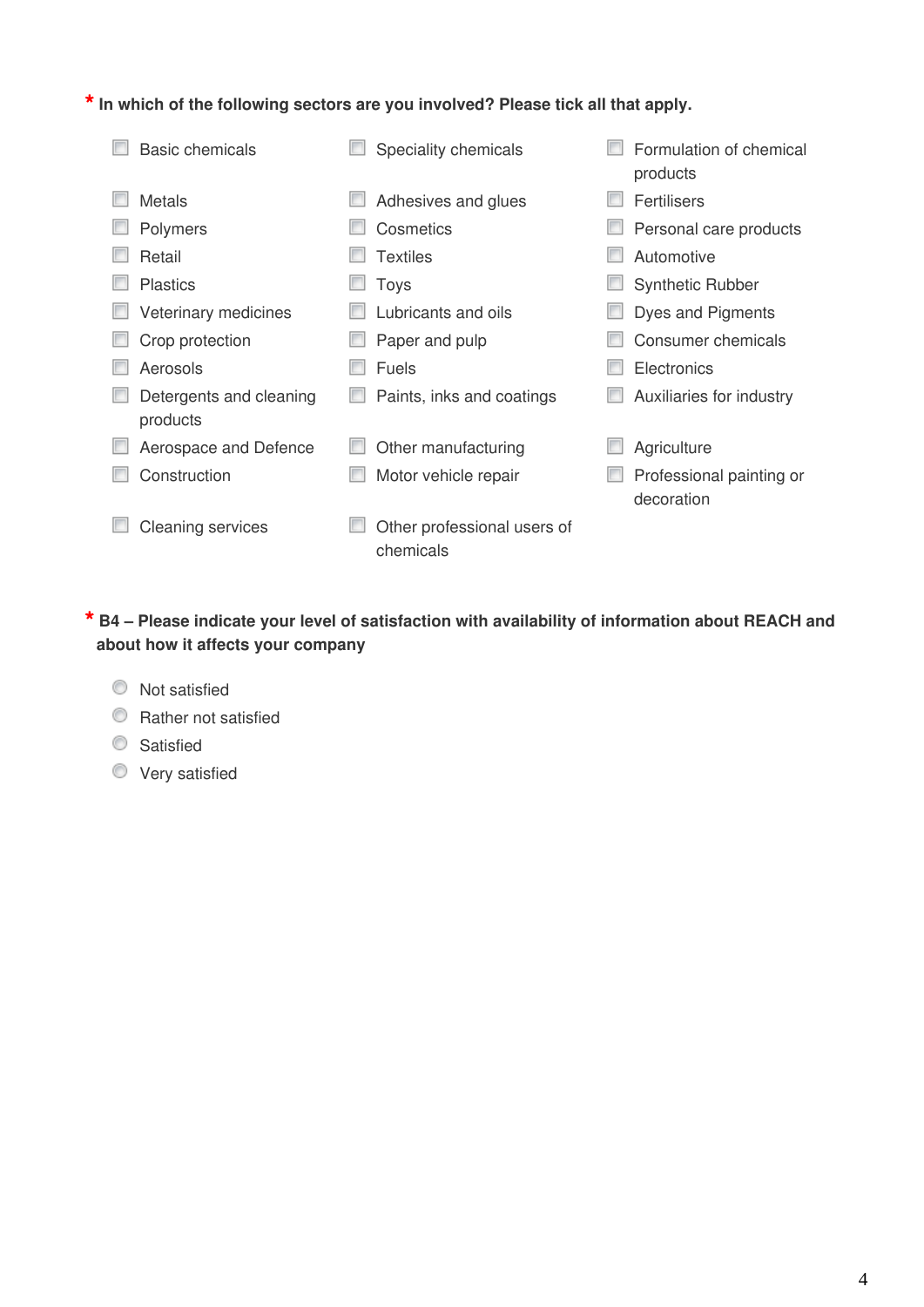|                                                                                                          | Never<br>used | Rarely<br>used | Occasionally<br>used | Sometimes<br>used | Often<br>used | I am not<br>aware of<br>this<br>source of<br>information |
|----------------------------------------------------------------------------------------------------------|---------------|----------------|----------------------|-------------------|---------------|----------------------------------------------------------|
| <b>Business</b><br>partners -<br>Suppliers                                                               | 0             | ⊙              | ⊙                    | ⊙                 | 0             | ⋒                                                        |
| <b>Business</b><br>partners -<br>Customers                                                               | 0             | 0              | ⊙                    | ⊙                 | 0             | O                                                        |
| <b>Business</b><br>partners -<br>Consultants                                                             | 0             | 0              | ∩                    | ⊙                 | 0             | C                                                        |
| <b>Business</b><br>partners -<br>Law firms                                                               | ⊙             | ∩              | ⋒                    | ∩                 | 0             |                                                          |
| National,<br>regional or<br>local level-<br>Helpdesks<br>(or other<br>public<br>authorities'<br>sources) | 0             | ⊙              | ⊙                    | 0                 | 0             | ⊙                                                        |

#### **B5 – What are the most used sources of information about REACH for your company**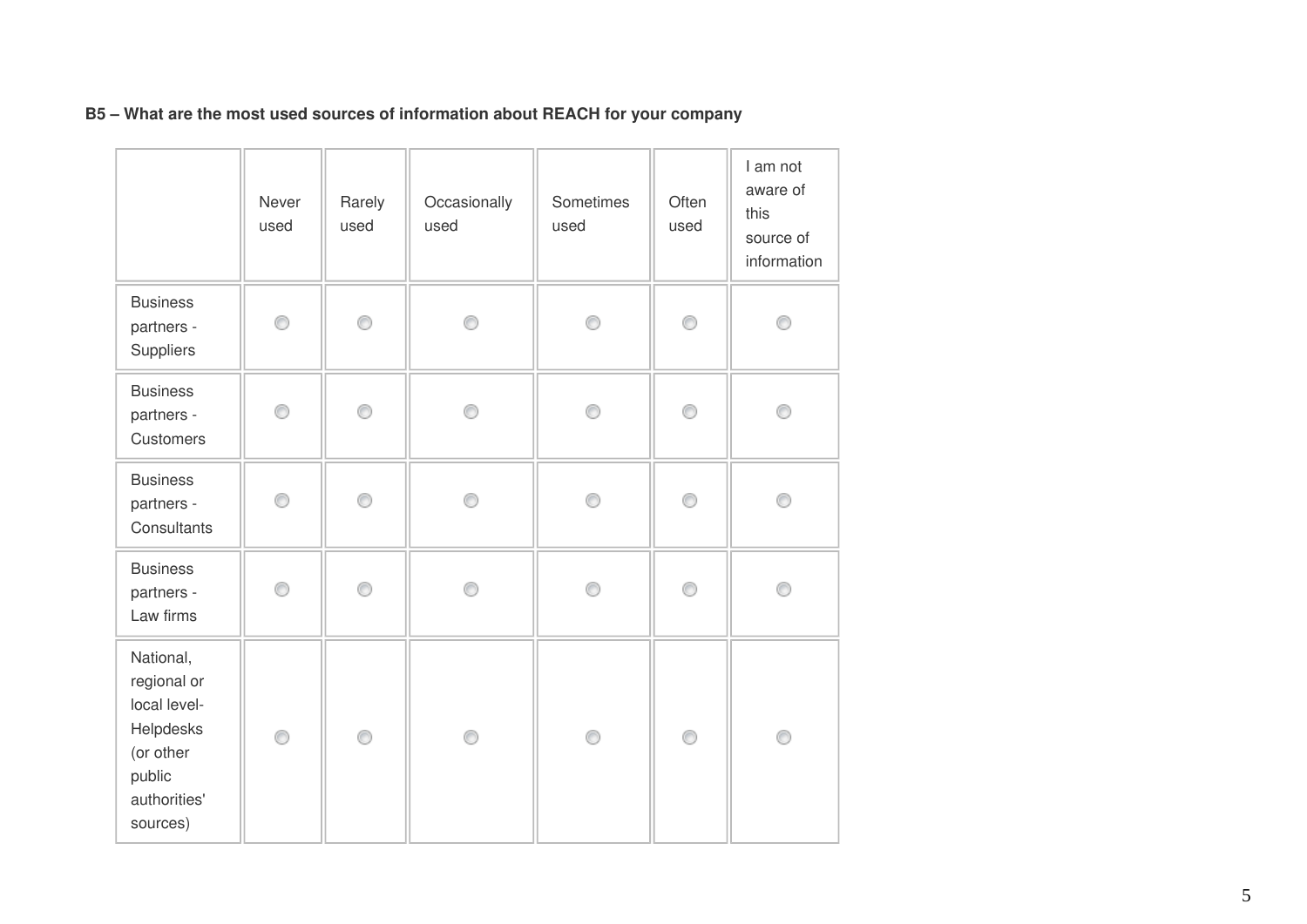| National,<br>regional or<br>local level -<br>Chambers of<br>Commerce | 0 | 0 | 0 | 0 | 0 | 0 |
|----------------------------------------------------------------------|---|---|---|---|---|---|
| National,<br>regional or<br>local level -<br>Inspectors              | 0 | 0 | ◉ | ⊙ | 0 | ⋒ |
| Industry<br>associations<br>- Sector-<br>specific                    | ⊙ | 0 | ◉ | ⊙ | 0 | ⋒ |
| EU level -<br><b>ECHA</b>                                            | 0 | 0 | ◉ | 0 | 0 | ∩ |
| EU level -<br>European<br>Commission                                 | ⊙ | ∩ | A | ∩ | ∩ |   |
| Other<br>(please<br>specify)                                         | ∩ | ∩ | A | ∩ | ∩ |   |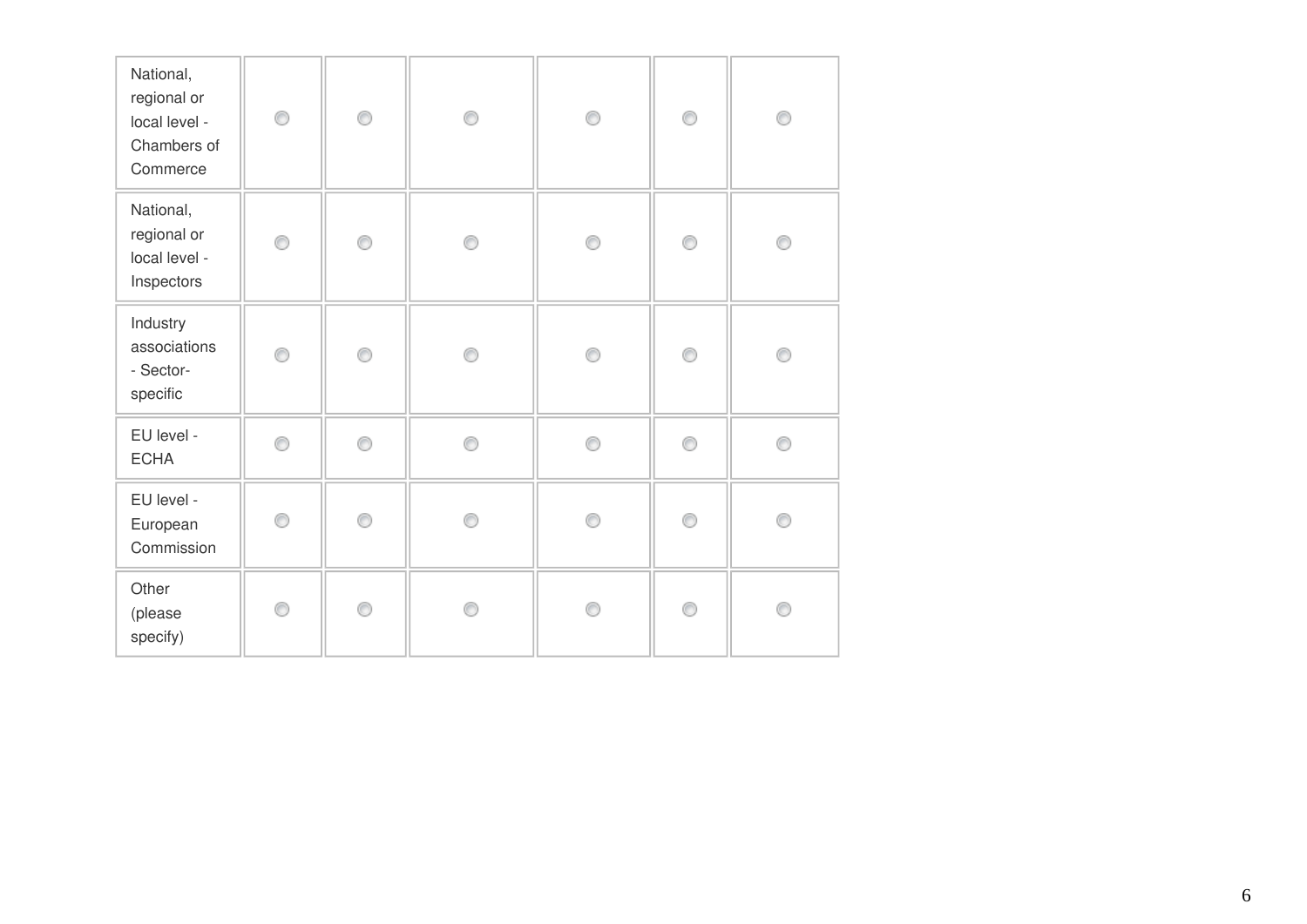Other (please specify):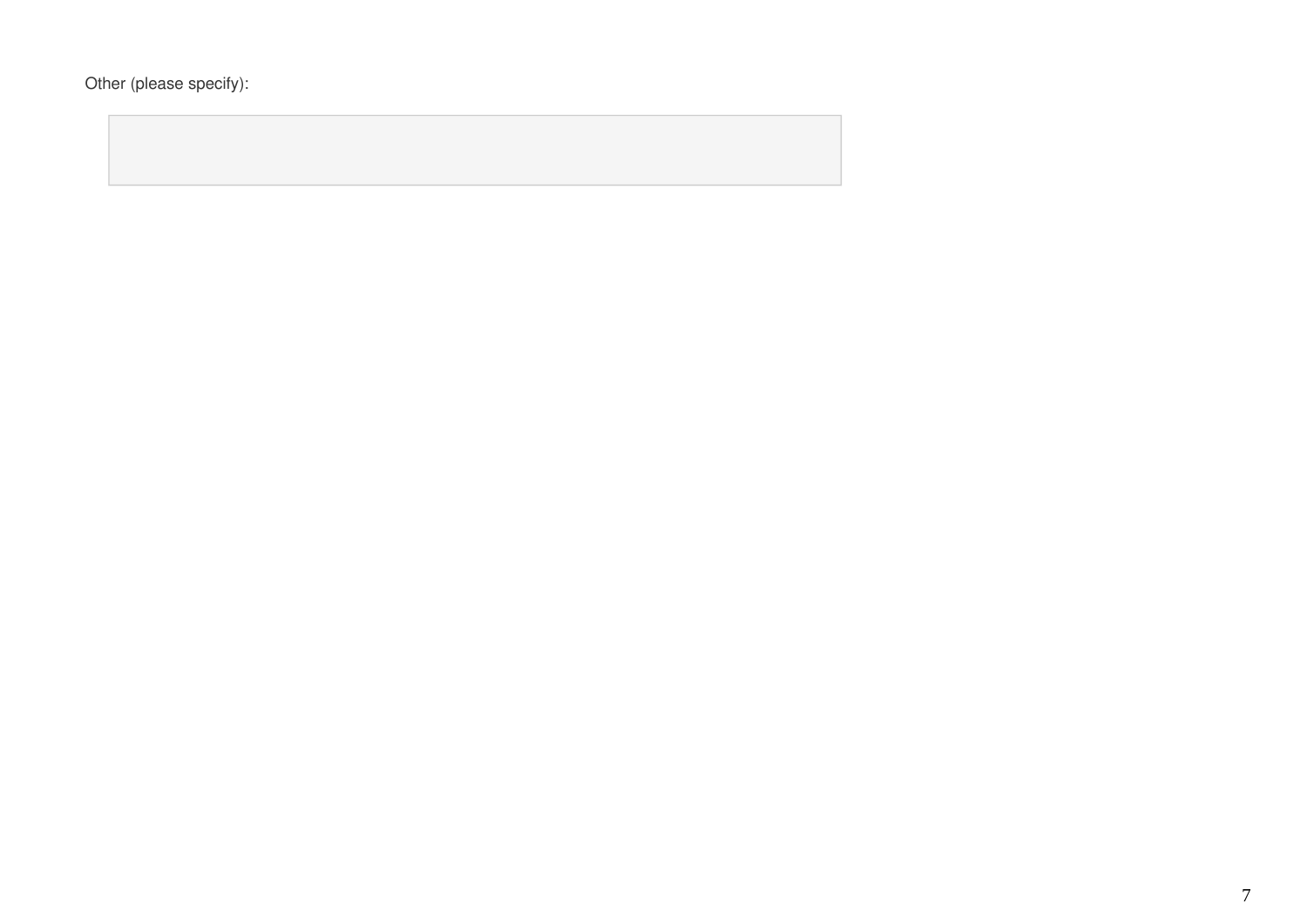**B6 – a) Several mechanisms have been put in place to inform and support companies about REACH requirements and how to comply. To what extent do they facilitate the implementation of REACH by your company?**

|                                                                                               | Not<br>useful<br>at all | Slightly<br>useful | Somehow<br>useful | Substantially<br>useful | Very<br>useful | I am not<br>aware of<br>this<br>mechanism<br>or<br>procedure |
|-----------------------------------------------------------------------------------------------|-------------------------|--------------------|-------------------|-------------------------|----------------|--------------------------------------------------------------|
| Information and<br>guidance<br>published by<br><b>ECHA</b>                                    | ∩                       | ⊙                  |                   |                         | ⋒              |                                                              |
| Information and<br>guidance<br>published at<br>national,<br>regional or<br>local level        | ∩                       | ◉                  | 0                 |                         | ⊙              | ∩                                                            |
| Information and<br>guidance -<br>Sector-specific<br>guidelines by<br>industry<br>associations | ⊙                       | ⊙                  | ∩                 |                         | ⋒              |                                                              |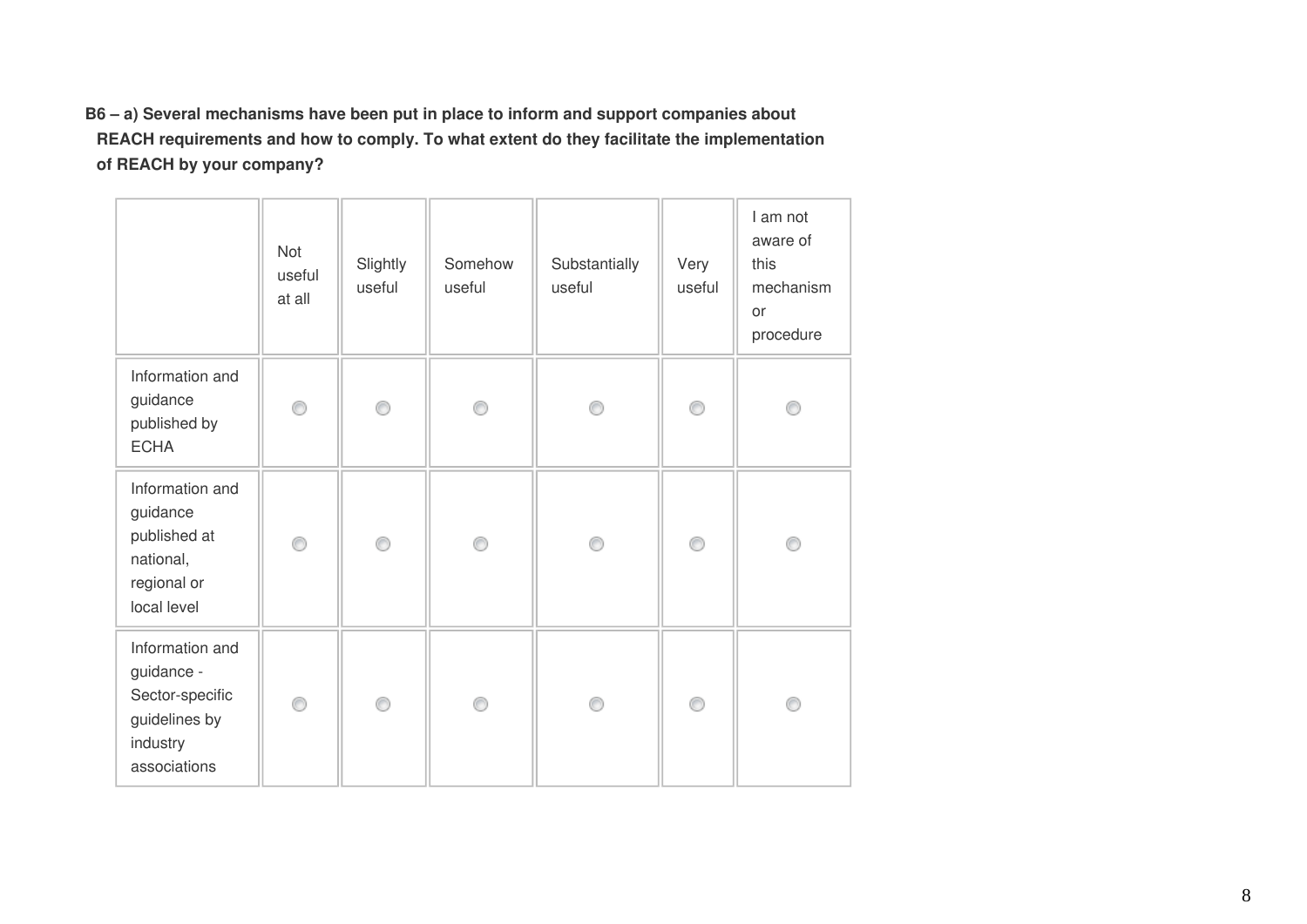| National<br>helpdesk<br>supportNational<br>helpdesk<br>support                                                         | ⊙ | 0 | ◉ | Ô | ⊙ |   |
|------------------------------------------------------------------------------------------------------------------------|---|---|---|---|---|---|
| Lower<br>information<br>requirements<br>for substances<br>registered in<br>low volumes                                 | 0 | 0 | ⊙ | ⊙ | 0 |   |
| Reduction of<br>fees payable to<br>ECHA (e.g.<br>registration,<br>application for<br>authorisation)                    | ⊙ | ⊙ | ∩ | e | ∩ |   |
| Exemption for<br>R&D activities<br>(i.e. PPORD -<br>Product and<br>Process<br>Oriented<br>Research and<br>Development) | 0 | ⊙ | 0 | 0 | 0 |   |
| Regulation on<br>data sharing                                                                                          | 0 | 0 | 0 | ⊙ | 0 | ∩ |
| Other (please<br>specify)                                                                                              | ⊙ |   | ∩ | ⋒ | ⊙ |   |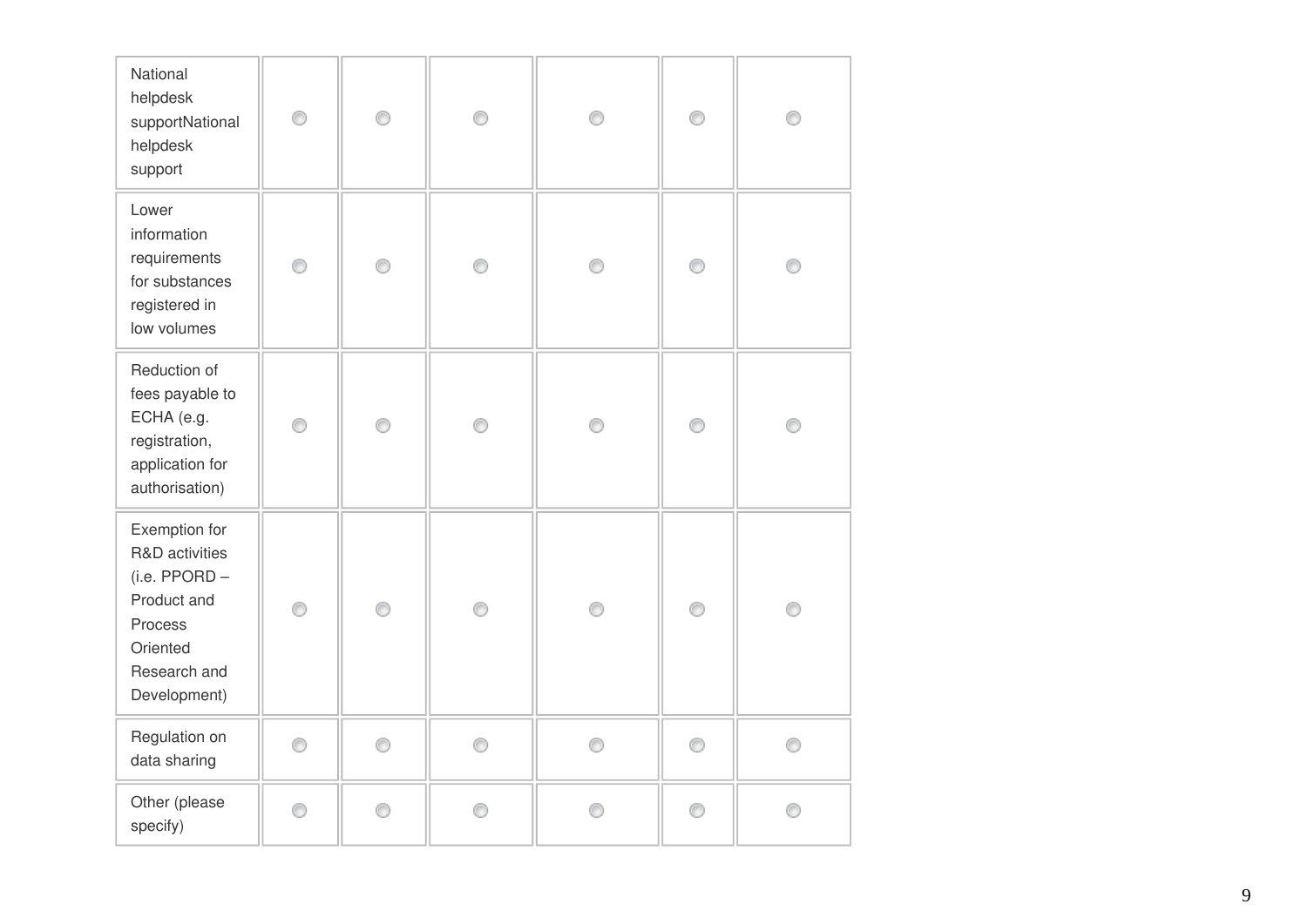Other (please specify):

**B6 – b) Please suggest any possible improvement or new mechanism to inform and support companies.**

## **C – Effects of REACH on your company**

**\*C7 – a) Has REACH increased your total production costs?**

- $\bullet$  Yes to a significant extent\*
- $\bullet$  Yes but to an insignificant extent\*
- No
- **I** don't know

\*Please indicate % in case of choosing option A or B.

%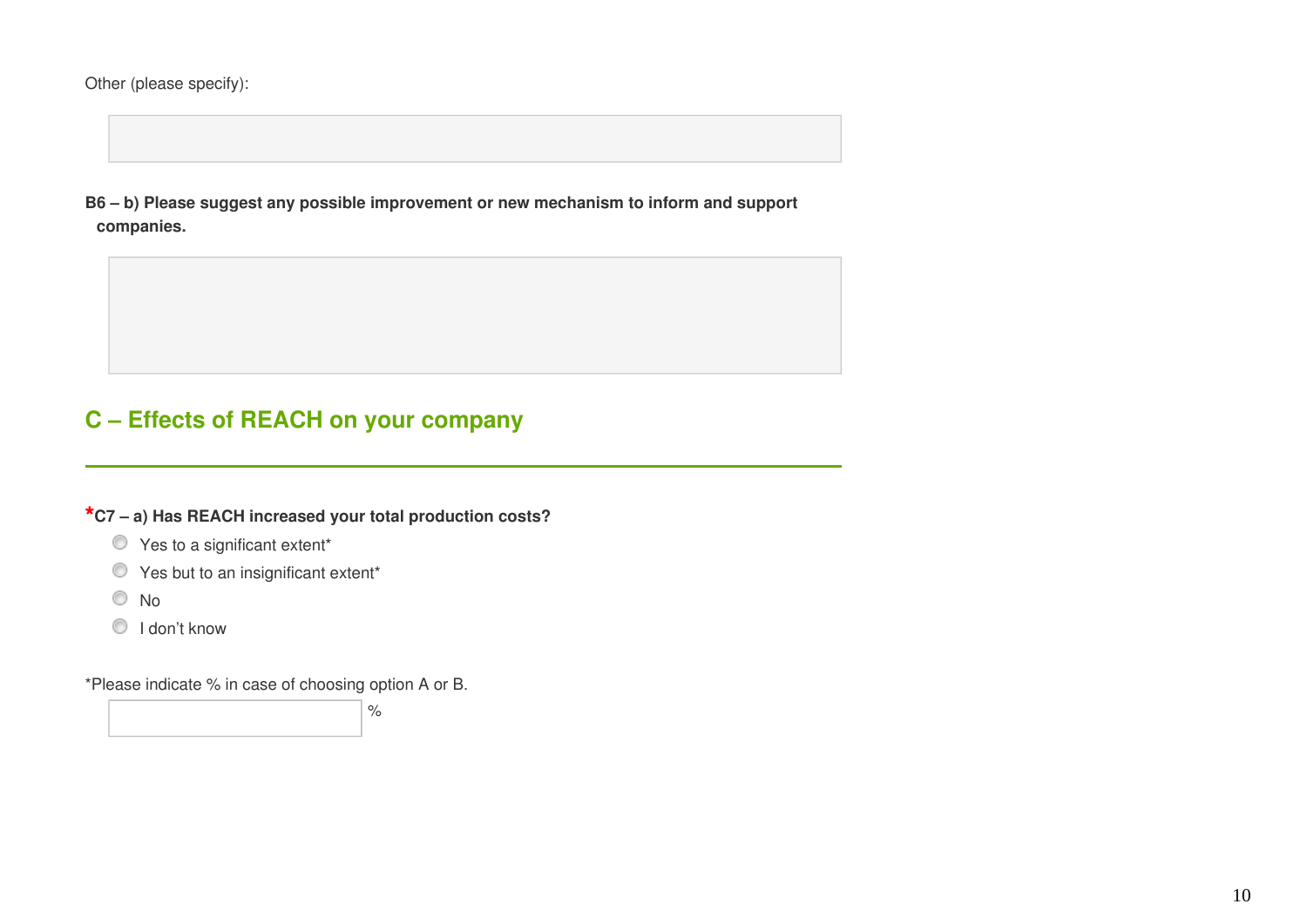#### **\*C7 – b) If REACH has increased your costs, were you able to pass this increase on (fully or partly) to your customers?**

- Yes fully (above 90%)
- $\bullet$  Yes to a significant extent (50 90%)
- Yes to a small extent (below 50%)
- No
- **I** don't know

**C7 – c) On your total REACH compliance costs, how much do the fees paid to ECHA represent? Please rank <10%, 10 - 25%, 25 – 40%, 40 – 65%,>65%)** 

|               | $< 10\%$ | $10 - 25%$ | $25 - 40\%$ | $40 - 65%$ | $>65\%$ |
|---------------|----------|------------|-------------|------------|---------|
| Registration  |          |            |             |            |         |
| Authorisation |          |            |             |            |         |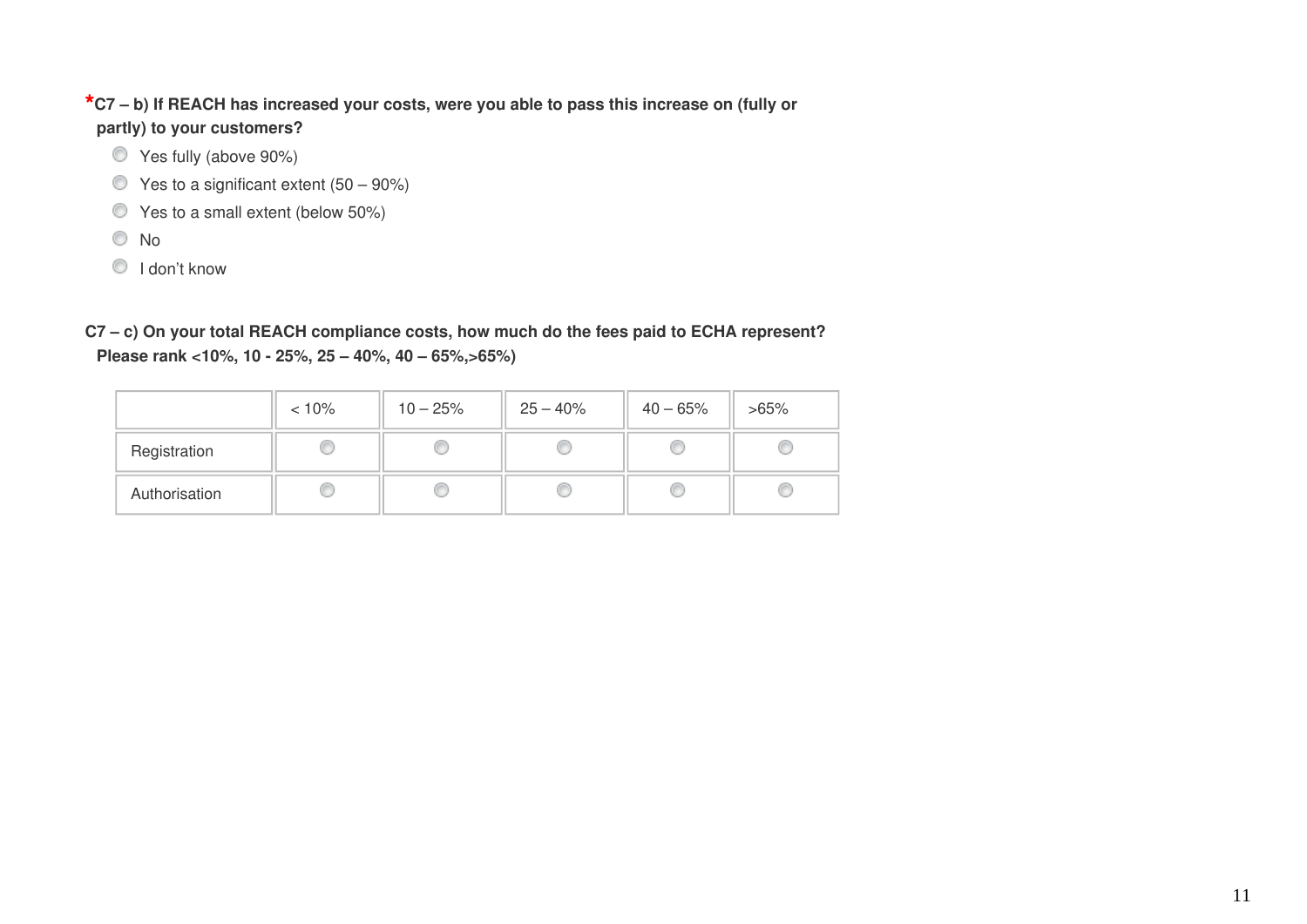|                                                                                                        | Not an<br>important<br>cost | Slightly<br>important<br>cost | Moderately<br>important<br>cost | Considerably<br>important<br>cost | Very<br>important<br>cost | I don't<br>know /<br>Cost not<br>relevant<br>for the<br>company |
|--------------------------------------------------------------------------------------------------------|-----------------------------|-------------------------------|---------------------------------|-----------------------------------|---------------------------|-----------------------------------------------------------------|
| Preparation<br>of registration<br>dossier(s)                                                           | ∩                           | ∩                             | ⊙                               | ⋒                                 | ⋒                         |                                                                 |
| Testing<br>requirements                                                                                | ⊙                           | ⊙                             | 0                               | ◉                                 | ⊙                         | ⊜                                                               |
| Information in<br>the supply<br>chain,<br>including<br>dealing with<br>(e)Safety<br><b>Data Sheets</b> | ⊙                           | 0                             | 0                               | ⊙                                 | ⊙                         | C                                                               |
| Fulfilling<br>requirements<br>on<br>substances in<br>articles                                          | ⊙                           | ⊙                             | ⊙                               | ⊙                                 | ⊙                         | ⋒                                                               |

#### **C8 – What are the main costs that your company incurs in relation to REACH?**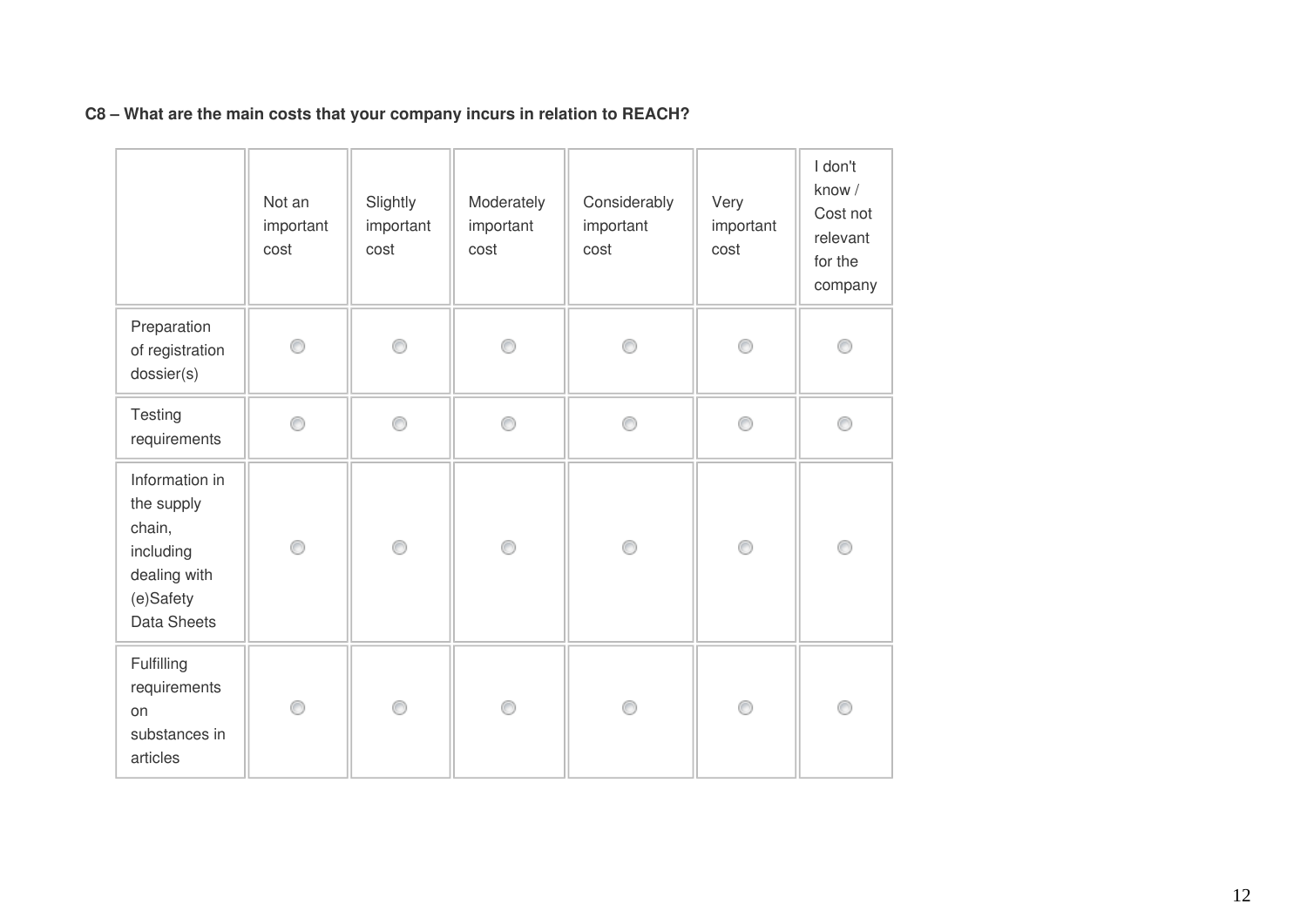| Authorisation:<br>preparation<br>of application<br>(s) for<br>authorisation                       | 0 | 0 | 0 | ⊙ | 0              | 0 |
|---------------------------------------------------------------------------------------------------|---|---|---|---|----------------|---|
| Authorisation:<br>costs to<br>replace SVHC<br>(s)                                                 | ⋒ | ∩ | ⊙ | ⋒ | ⊙              | ⋒ |
| Compliance<br>with<br>restrictions                                                                | ⋒ | ⊙ | ◉ | ∩ | 0              | ∩ |
| Fees payable<br>to ECHA                                                                           | ◉ | 0 | ⊙ | ◉ | 0              | 0 |
| Cost for<br>training of<br>staff for<br>familiarisation<br>with the<br><b>REACH</b><br>Regulation | ⊙ | ◉ | ⊙ | ◉ | $\circledcirc$ | 0 |
| Costs for<br>internal<br>technical<br>/legal<br>management                                        | ∩ | ∩ | ⊙ | ⋒ | ⊙              | ◉ |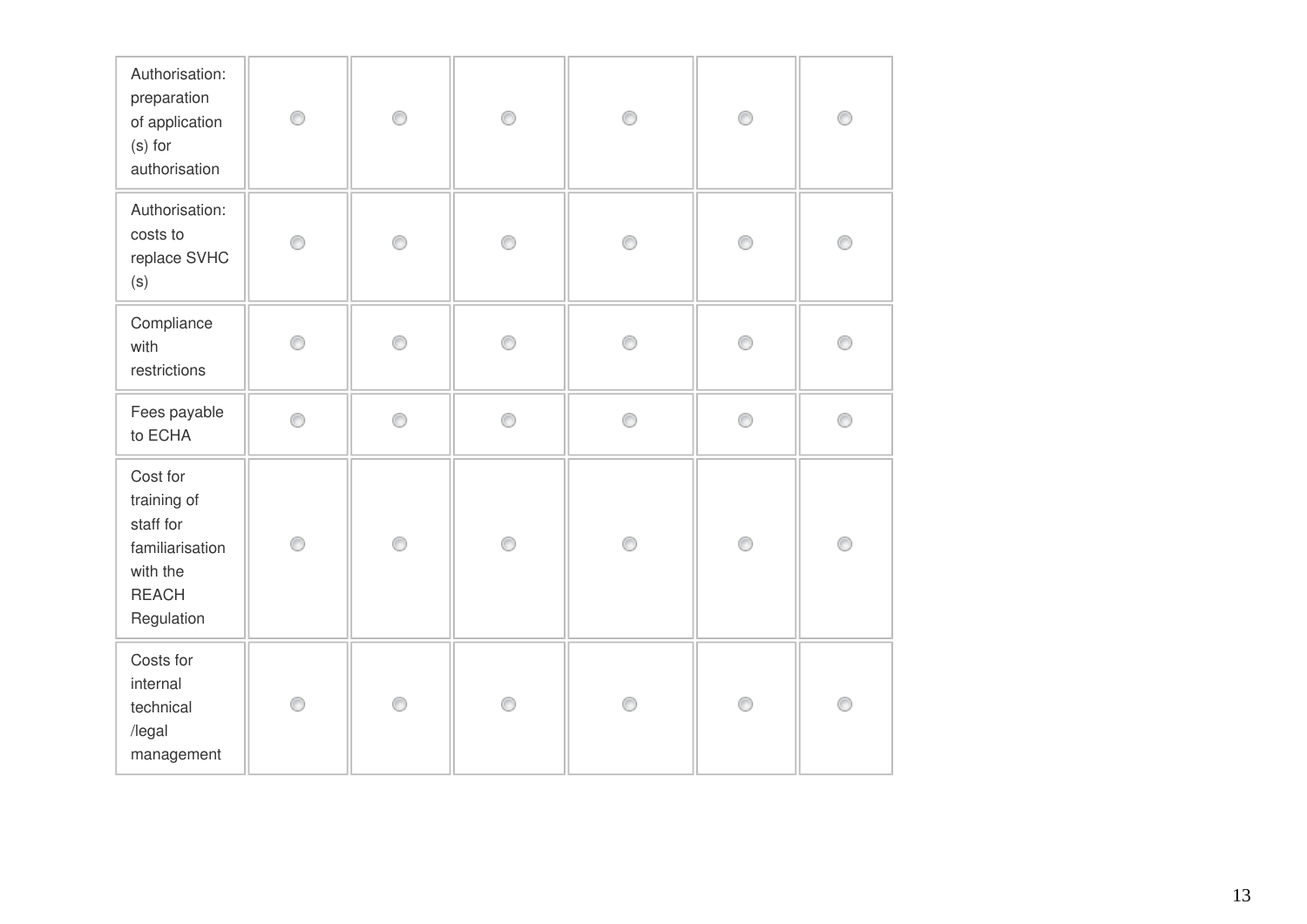| Costs for<br>external<br>technical<br>/legal support | ⊙ | 0 | ⊙ | € | O | ⋒ |
|------------------------------------------------------|---|---|---|---|---|---|
| Loss of<br>business to<br>big<br>companies           | ∩ | € | ⊙ |   | O | € |
| Loss of<br>business to<br>imports                    | ⊙ | ◉ | ⊙ |   | 0 | ⋒ |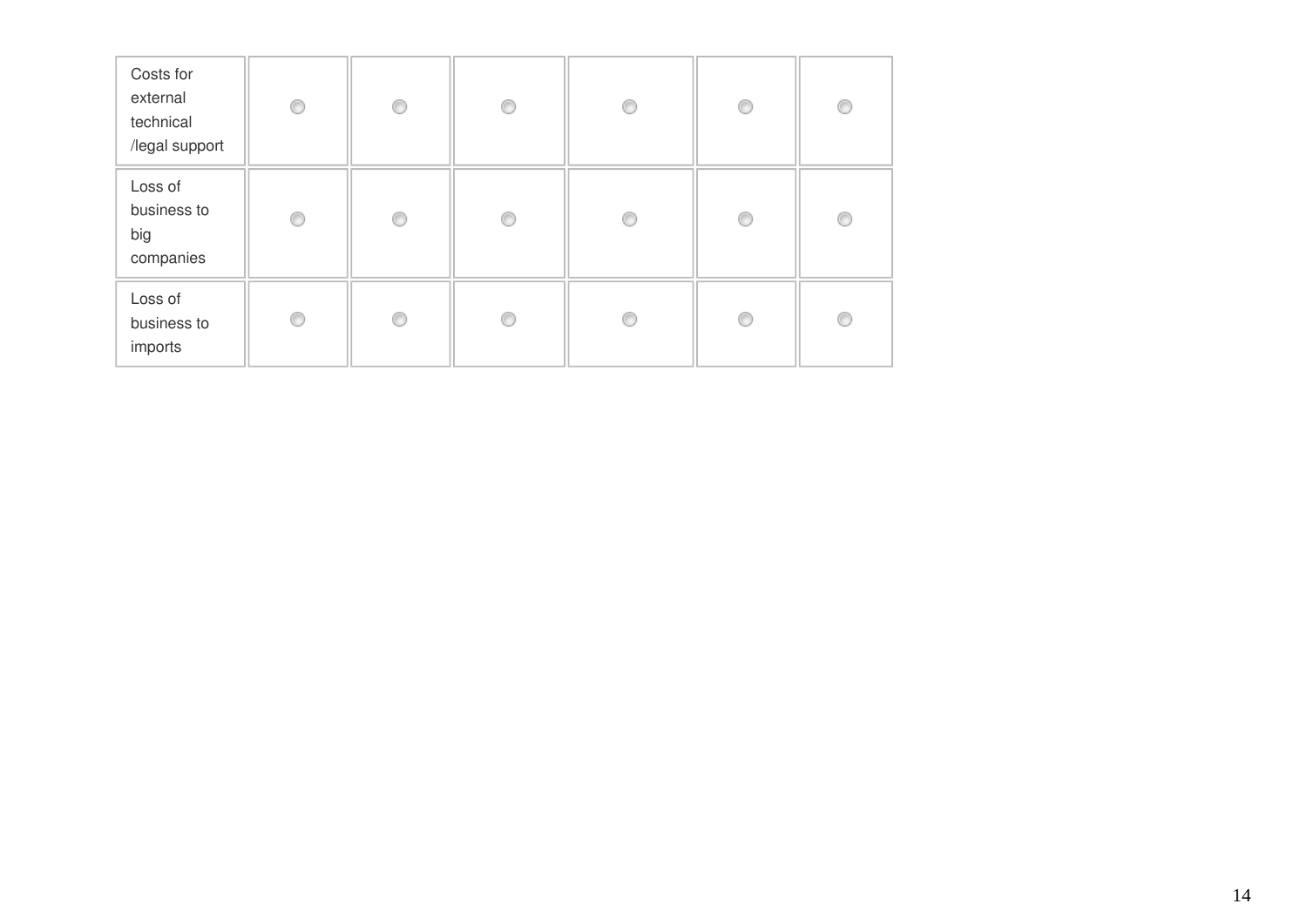|                                                                         | Not an<br>important<br>challenge | Slightly<br>important<br>challenge | Moderately<br>important<br>challenge | Considerably<br>important<br>challenge | Very<br>important<br>challenge | I don't<br>know /<br><b>Not</b><br>relevant<br>for the<br>company |
|-------------------------------------------------------------------------|----------------------------------|------------------------------------|--------------------------------------|----------------------------------------|--------------------------------|-------------------------------------------------------------------|
| Administrative<br>costs (e.g.<br>financial and<br>human<br>resources)   | ⊙                                | ⊙                                  | 0                                    | ⊙                                      | 0                              | C                                                                 |
| Access to<br>data                                                       | ⊙                                | 0                                  | ⊙                                    | ⊙                                      | ∩                              | €                                                                 |
| Complexity<br>(legal text,<br>guidance, IT<br>tools,)                   | 0                                | ⊙                                  | ⊙                                    | ⊙                                      | ⊙                              | ⋒                                                                 |
| Frequency of<br>updates (e.g.<br>candidate list,<br>IT tools, $\dots$ ) | ⊙                                | 0                                  | ⊙                                    | ⊙                                      | ∩                              | C                                                                 |

#### **C9 – What are the main challenges for your company when complying with REACH?**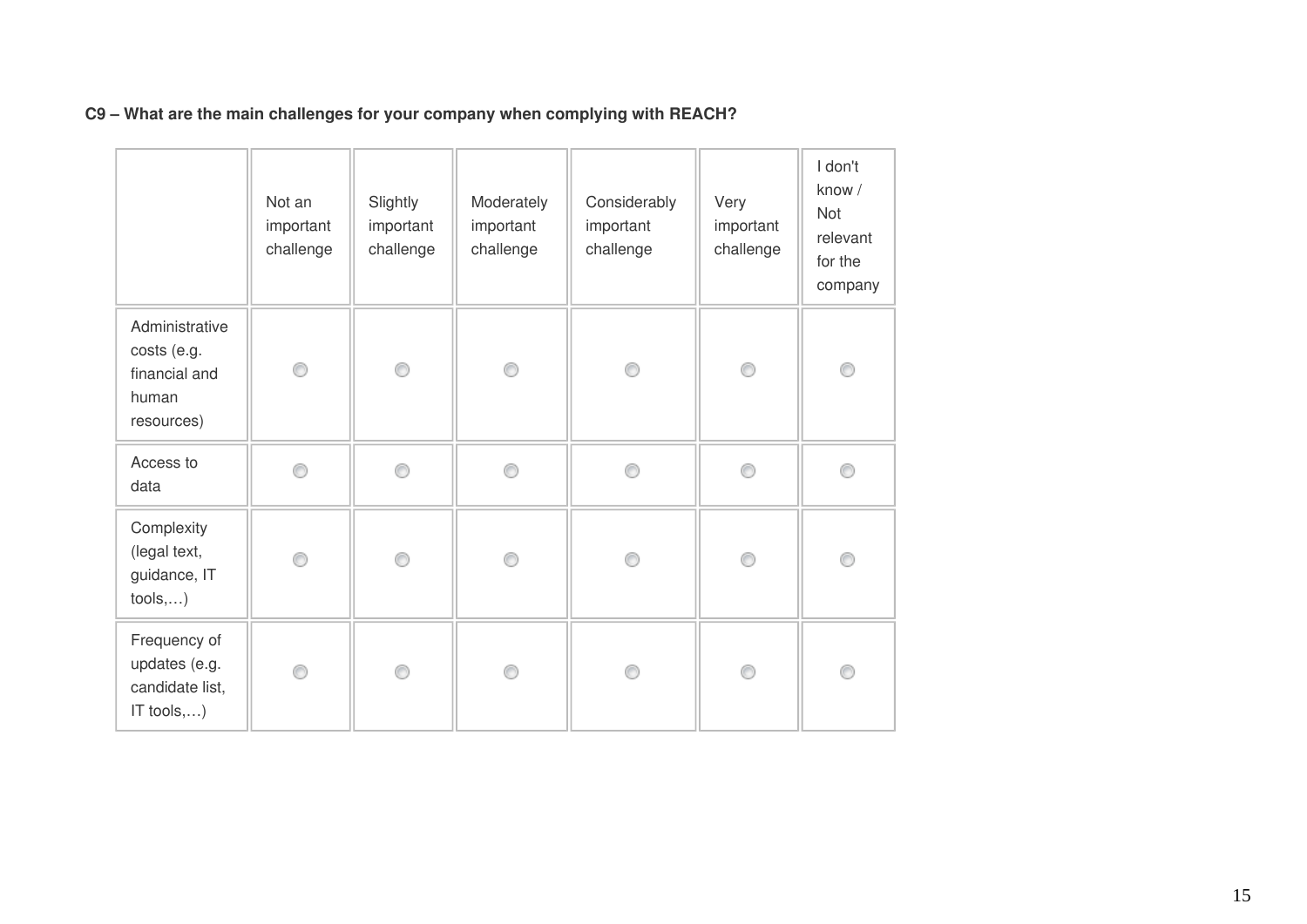| Availability of<br>information<br>and relevant<br>tools (e.g.<br>guidance, IT<br>support) in<br>national<br>languages | ⊙ | ⊙ | 0 | ◉ | 0 | 0 |
|-----------------------------------------------------------------------------------------------------------------------|---|---|---|---|---|---|
| Preparation<br>of registration<br>dossier(s)                                                                          | ⊙ | 0 | 0 | ∩ | 0 | ⊙ |
| Information in<br>the supply<br>chain,<br>including<br>dealing with<br>(e)Safety<br>Data Sheets                       | ⊙ | ◉ | 0 | ◉ | 0 | 0 |
| Fulfilling<br>requirements<br>on<br>substances in<br>articles                                                         | ⊙ | ⊙ | ⊙ | ⋒ | 0 | ⊙ |
| Preparation<br>of<br>applications<br>for<br>authorisation<br>(s)                                                      | ◉ | ◉ | 0 | ◉ | 0 | 0 |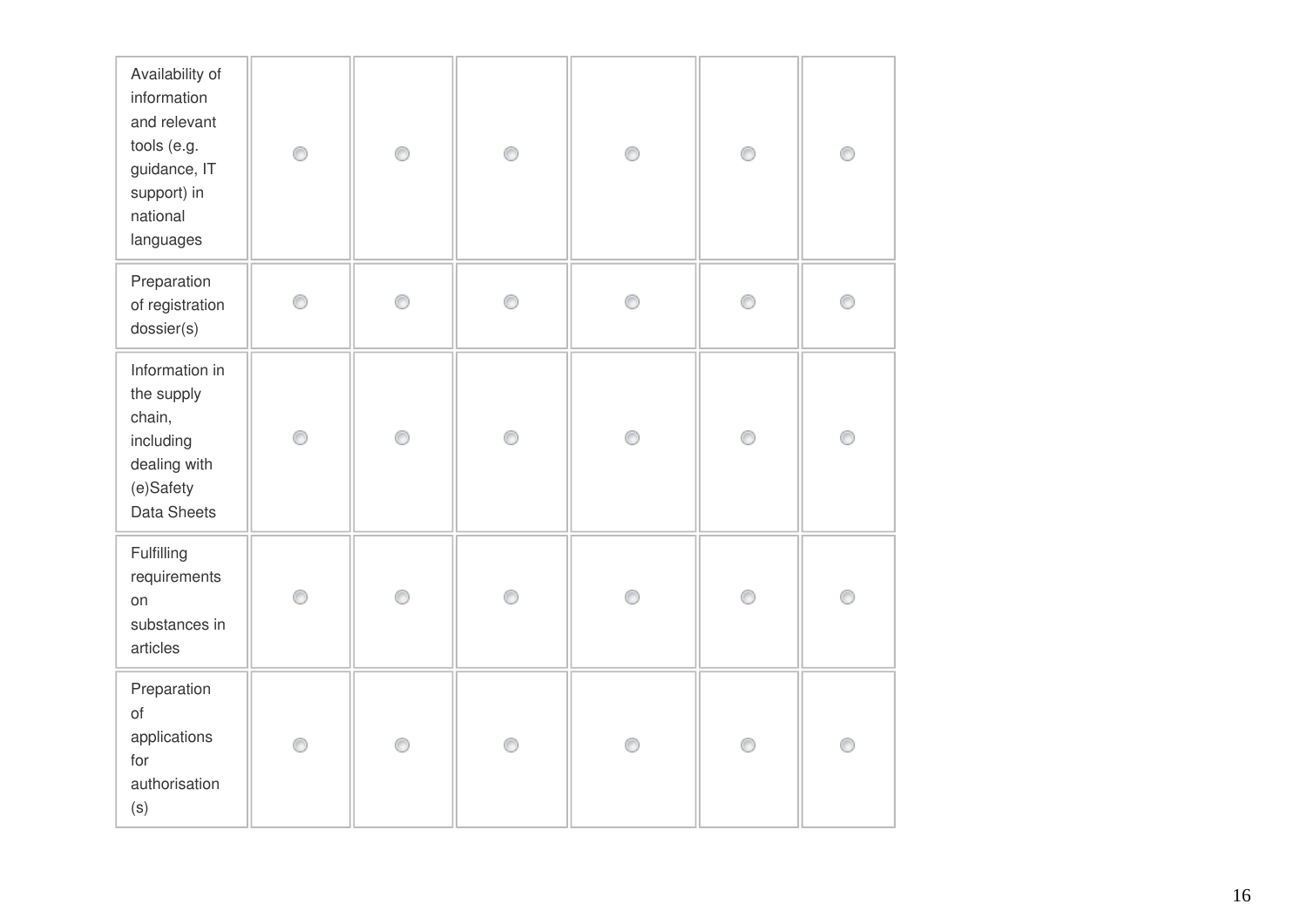| Compliance<br>with<br>restrictions                                                                                                                           | ∩ | ⋒ | ⋒ |   | ⋒ | € |
|--------------------------------------------------------------------------------------------------------------------------------------------------------------|---|---|---|---|---|---|
| Substitution<br>of substances<br>of very high<br>concern<br>(SVHC(s))                                                                                        | 0 | ∩ | 0 | ⊙ | 0 | C |
| Relationship<br>between<br>REACH and<br>other<br>chemicals<br>legislation (e.<br>g. CLP,<br>environment,<br>consumer<br>protection,<br>worker<br>protection) | ∩ | ∩ | ∩ | ⋒ | 0 | C |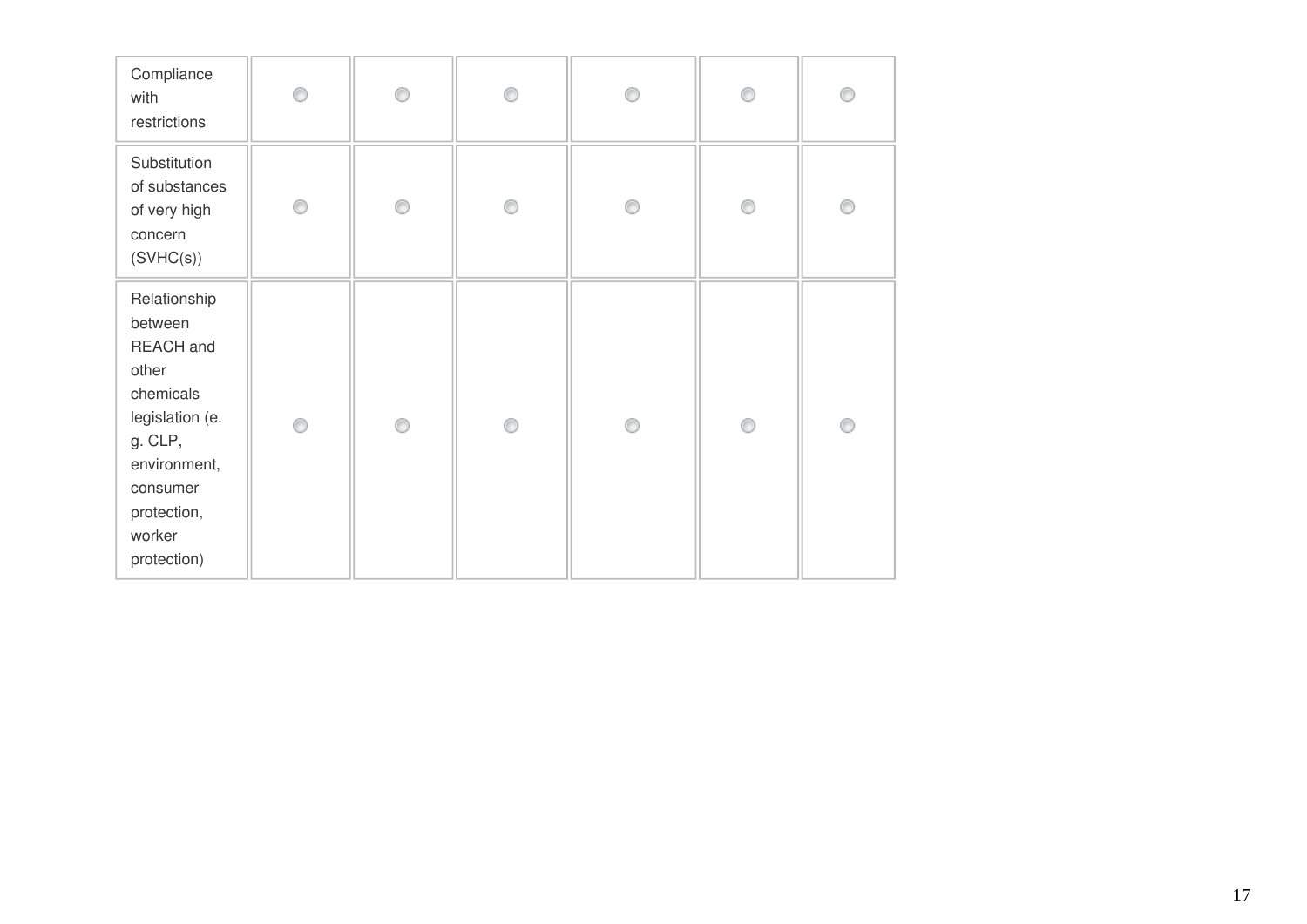#### **C 10 - a) Has implementing of REACH generated new opportunities and benefits for your company?**

|                                                                   | Not an<br>important<br>opportunity<br>or benefit | Slightly<br>important<br>opportunity<br>or benefit | Moderately<br>important<br>opportunity<br>or benefit | Considerably<br>important<br>opportunity<br>or benefit | Very<br>important<br>opportunity<br>or benefit | I don't<br>know /<br>Not<br>relevant<br>for the<br>company |
|-------------------------------------------------------------------|--------------------------------------------------|----------------------------------------------------|------------------------------------------------------|--------------------------------------------------------|------------------------------------------------|------------------------------------------------------------|
| Improved<br>branding<br>/image with<br>customers<br>/consumers    | ⊙                                                | 0                                                  | 0                                                    | ∩                                                      | 0                                              | O                                                          |
| Reduction of<br>chemical<br>risks for<br>products<br>manufactured | ◉                                                | ∩                                                  | ⊙                                                    | ⋒                                                      | ◉                                              |                                                            |
| Reduction of<br>chemical<br>risks for<br>workers                  | ⋒                                                | ∩                                                  | ⋒                                                    |                                                        | ⊙                                              |                                                            |
| Reduction of<br>chemical<br>risks for the<br>environment          | ⋒                                                |                                                    | ⊙                                                    |                                                        | Ô                                              | O                                                          |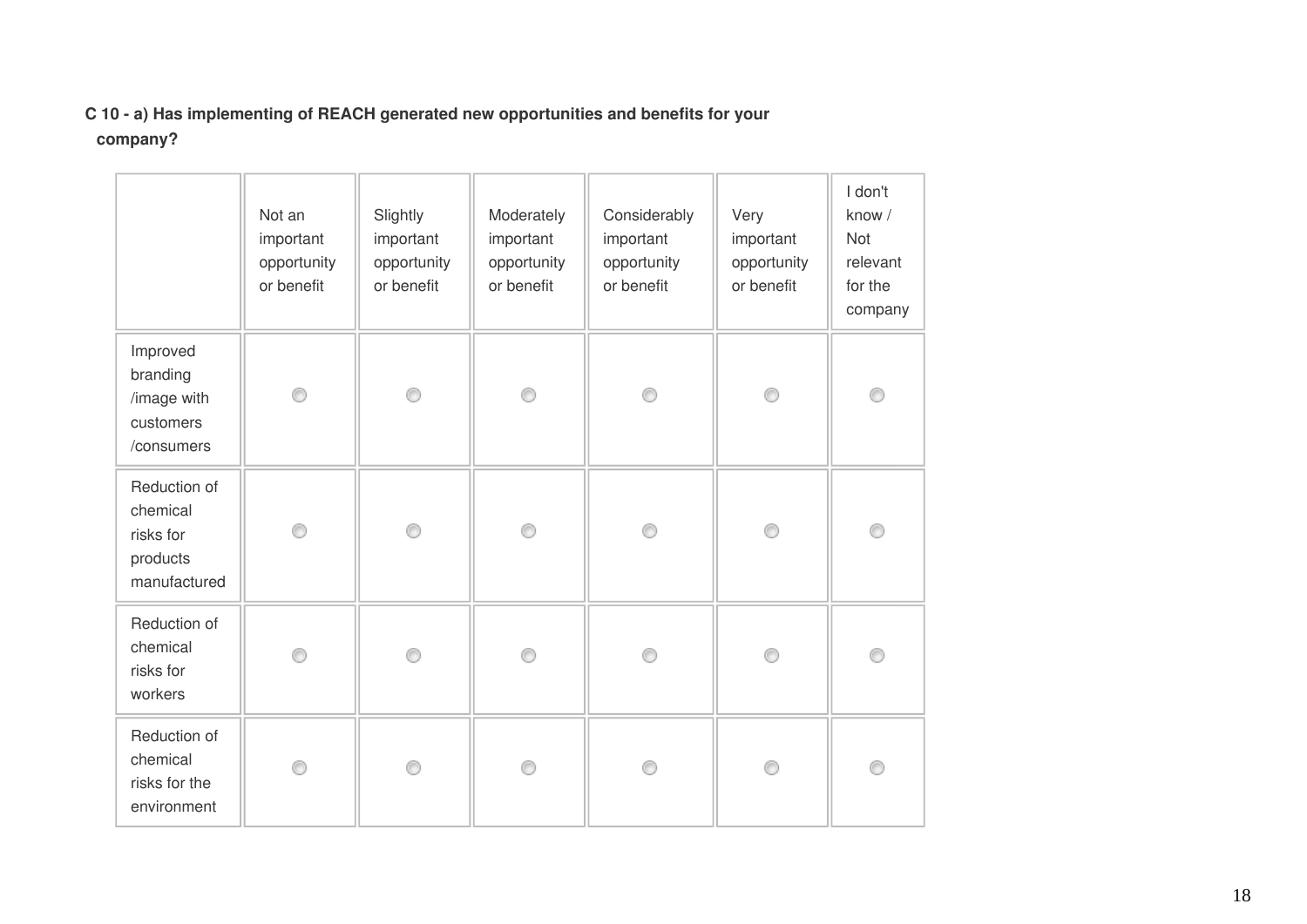| Access to<br>new markets<br>and<br>customers                                           | ⋒ | 0 | 0 | ∩ | 0              | O |
|----------------------------------------------------------------------------------------|---|---|---|---|----------------|---|
| New<br>business<br>opportunities<br>linked to<br>better<br>information<br>on chemicals | 0 | 0 | 0 | ◉ | $\circledcirc$ | O |
| Substitution<br>of hazardous<br>chemicals<br>(SVHCs)                                   | ∩ | ∩ | 0 | ⋒ | ⊙              | C |
| Focus<br>company<br>activities on<br>emerging<br>markets                               | 0 | 0 | 0 | ⋒ | 0              | C |
| Other<br>(please<br>specify)                                                           | ⋒ | ⊙ | ⊙ |   | ⊙              | C |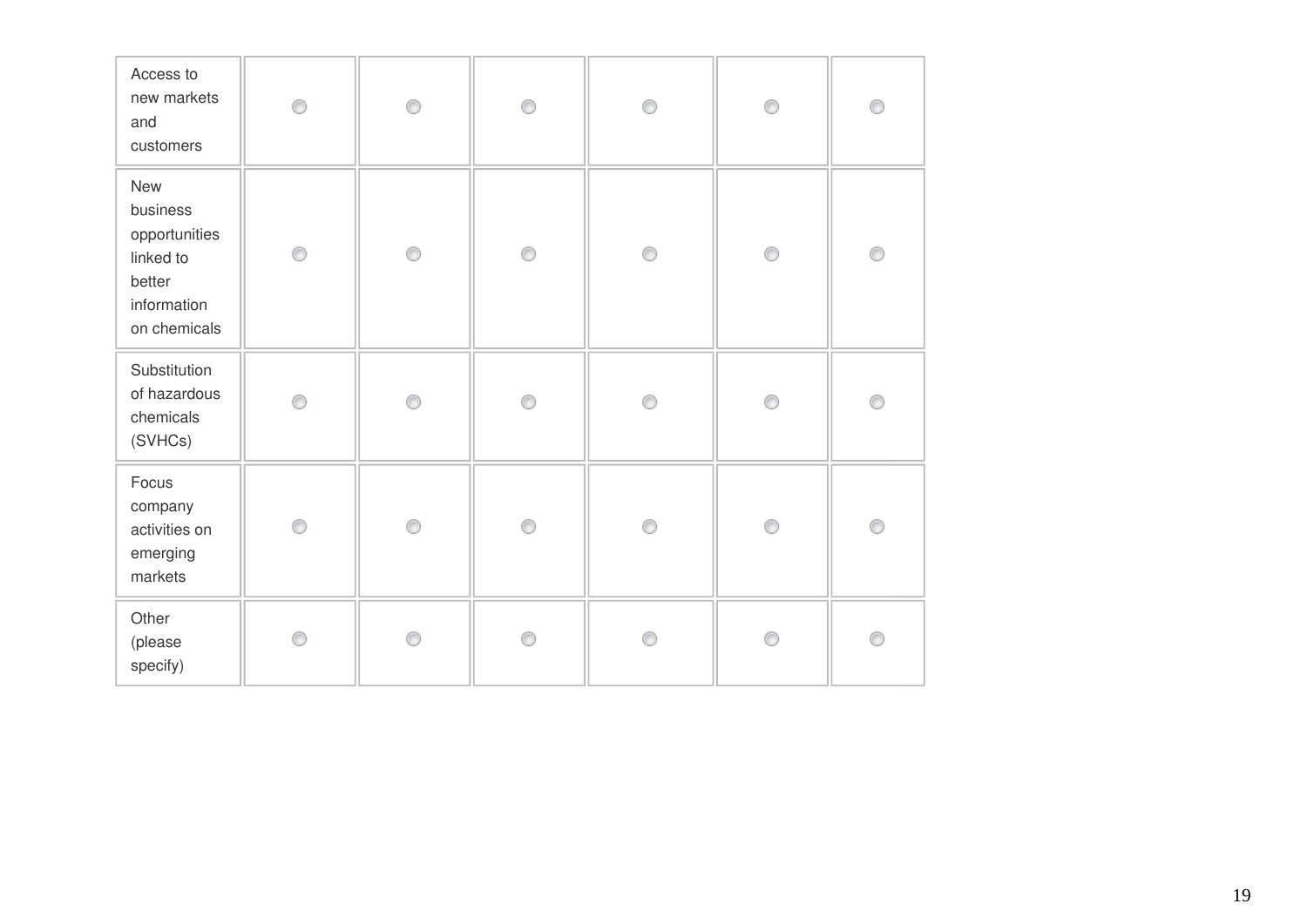Other (please specify):

**C10 –b) Open question: If you have quantitative estimates for some of the benefits mentioned above, please provide them (in EUR). Please indicate also what the type of benefits for which you provide those estimates.**



|                                                             | Substantially<br>negative | Slightly<br>negative | No.<br>effect | Slightly<br>positive | Substantially<br>positive | don't<br>know |
|-------------------------------------------------------------|---------------------------|----------------------|---------------|----------------------|---------------------------|---------------|
| Access to raw<br>materials<br>/availability of<br>chemicals | O                         | O                    | C             | ⊙                    | C                         |               |
| Access to the<br>EU internal<br>market                      | €                         | 0                    | ⊙             | ⊙                    | €                         |               |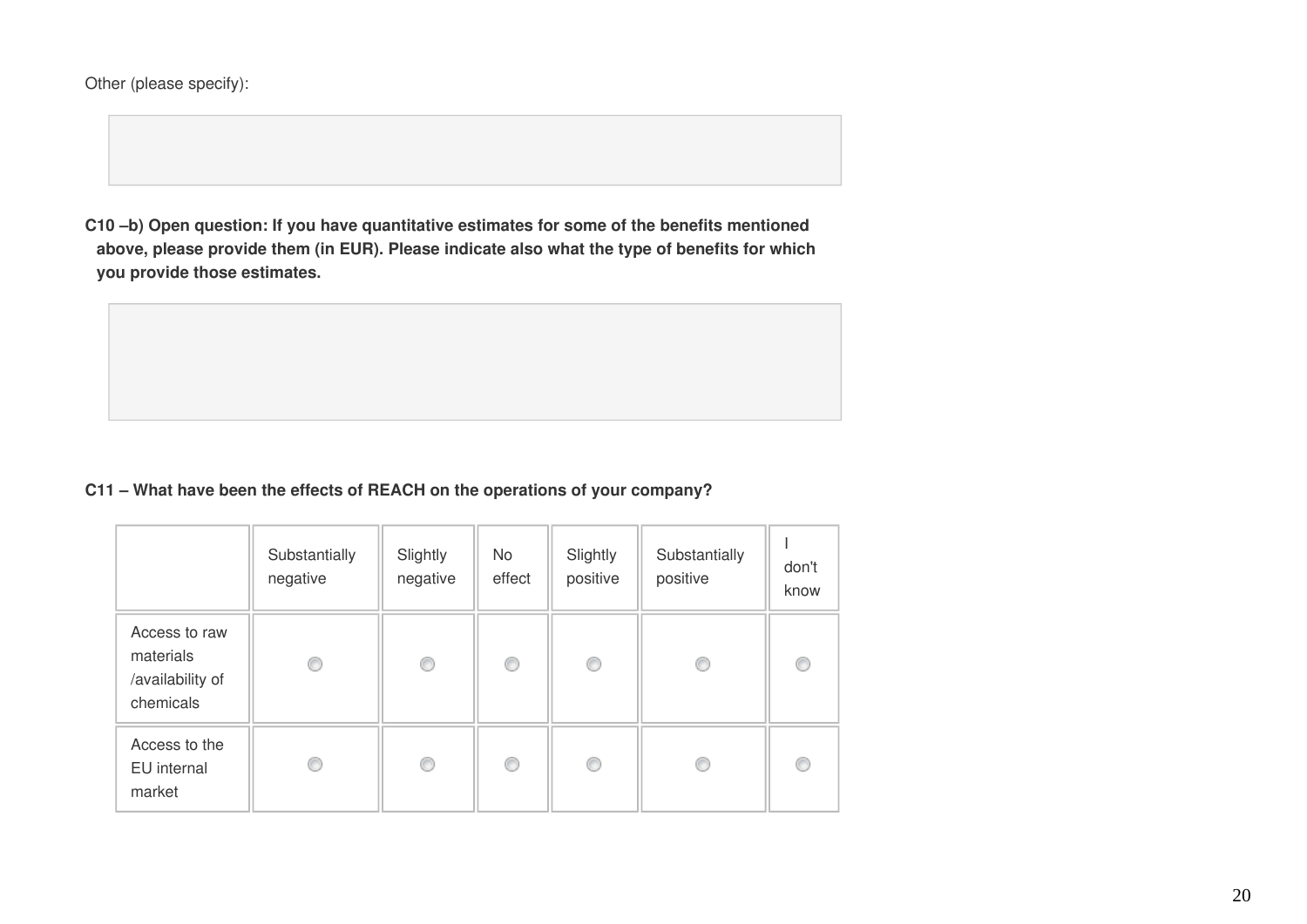| Access to<br>external<br>markets<br>(outside EU)          |   | 0 | ∩ | ⊙ |   |   |
|-----------------------------------------------------------|---|---|---|---|---|---|
| Contractual<br>relations with<br>business<br>partners     |   | 0 | ∩ | ∩ |   |   |
| Turnover                                                  | 0 | 0 | 0 | 0 | ⊙ | 0 |
| Changes to<br>the portfolio of<br>chemical<br>substances  | A | 0 | ⋒ | ⋒ |   |   |
| Management<br>of the<br>company's<br>legal<br>obligations | A | ⊙ | ∩ | ⋒ |   |   |
| Climate for<br>Investment<br>decisions                    |   | ⊙ | ⋒ | ⋒ |   |   |
| Other (please<br>specify)                                 | ⋒ | ⊙ | ⋒ | ∩ | ē |   |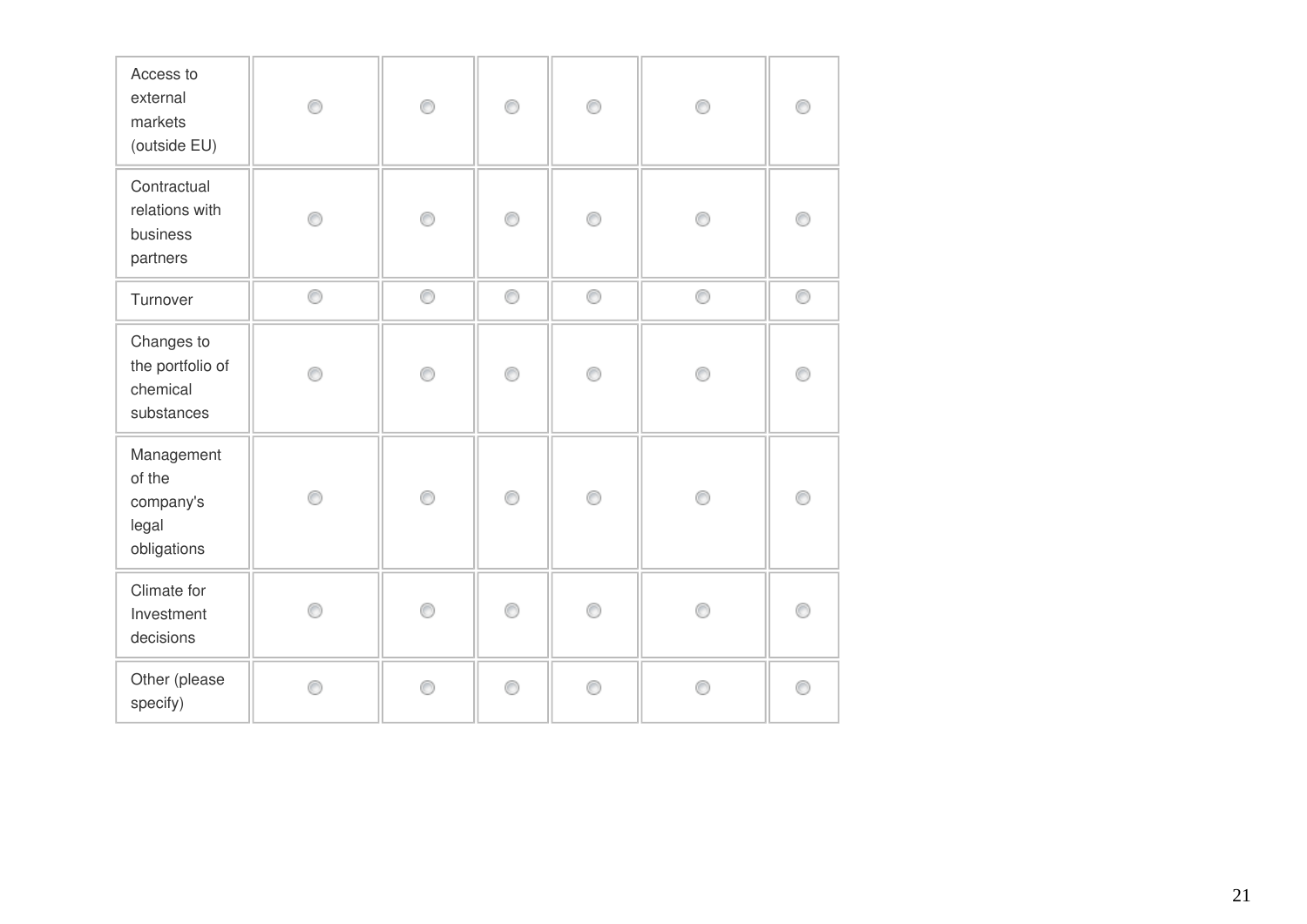**C12 – What were the effects of REACH on the research, development and innovation carried out by your company?**

|                                                                                  | Substantially<br>negative | Slightly<br>negative | No<br>effect | Slightly<br>positive | Substantially<br>positive | don't<br>know |
|----------------------------------------------------------------------------------|---------------------------|----------------------|--------------|----------------------|---------------------------|---------------|
| R&D budget                                                                       | ∩                         | 0                    | 0            | 0                    | O                         | 0             |
| Staff<br>dedicated to<br>R&D                                                     |                           | ∩                    | ⊙            | ∩                    |                           | ⋒             |
| R&D and<br>innovation<br>outcome<br>(new<br>products,<br>processes,<br>services) | ∩                         | 0                    | 0            | 0                    | ⋒                         | ⋒             |
| Other<br>(please<br>specify)                                                     |                           |                      | ⊙            | ⋒                    |                           |               |

Other (please specify):

## **D – Experience with public authorities**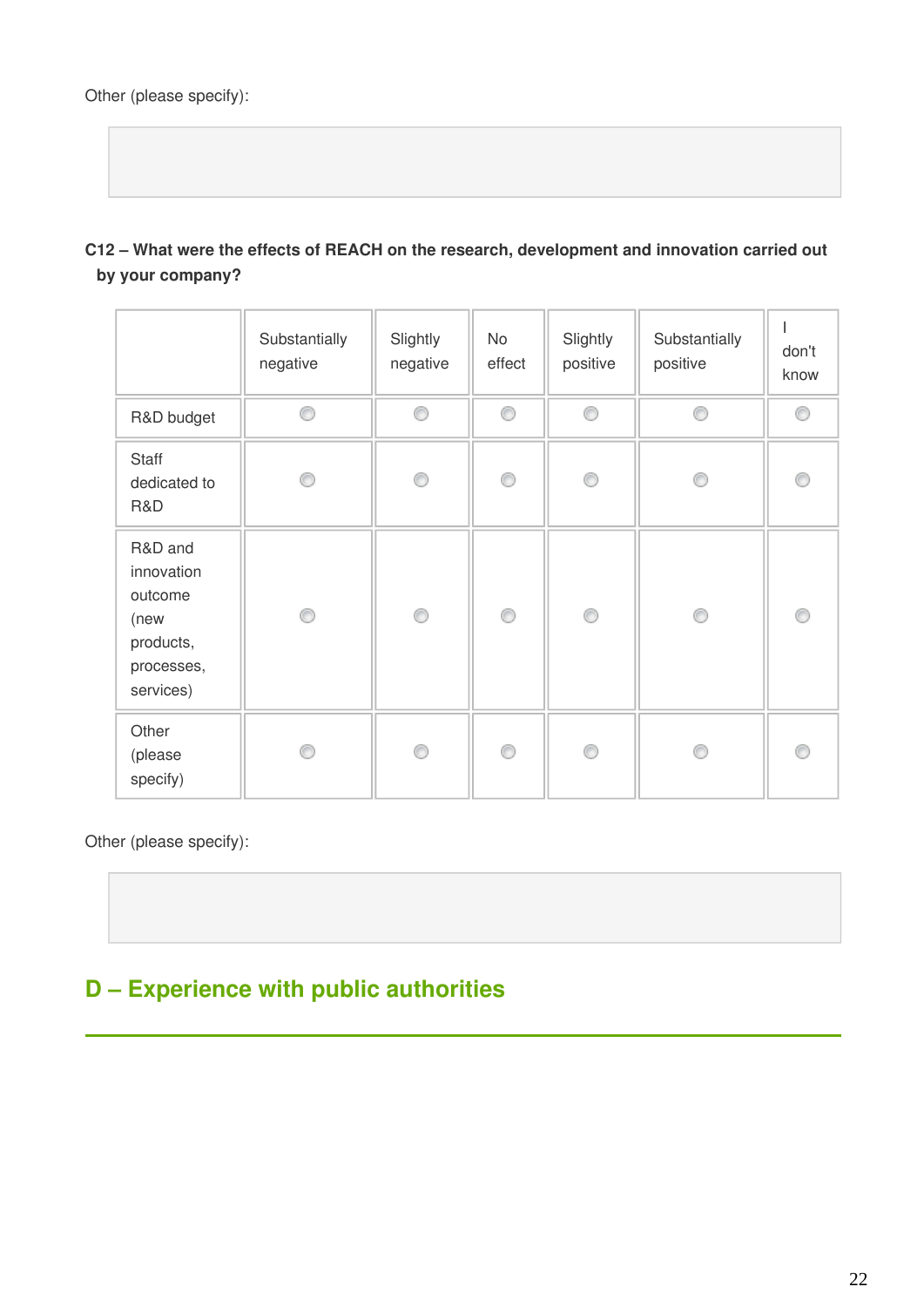#### **D13 – How would you rate the replies obtained to your question(s) concerning REACH from National helpdesks[1]?**

|                                                             | Not at all<br>satisfactory | Rather<br>unsatisfactory | Neutral | Rather<br>satisfactory | Very<br>satisfactory | don't<br>know |
|-------------------------------------------------------------|----------------------------|--------------------------|---------|------------------------|----------------------|---------------|
| Content<br>(helpfulness<br>and<br>accuracy)<br>of the reply | ◎                          | 0                        | O       | O                      | O                    | €             |
| Time<br>needed to<br>get the reply                          | ⊙                          | ⊙                        | ⊙       | ⊙                      | O                    |               |